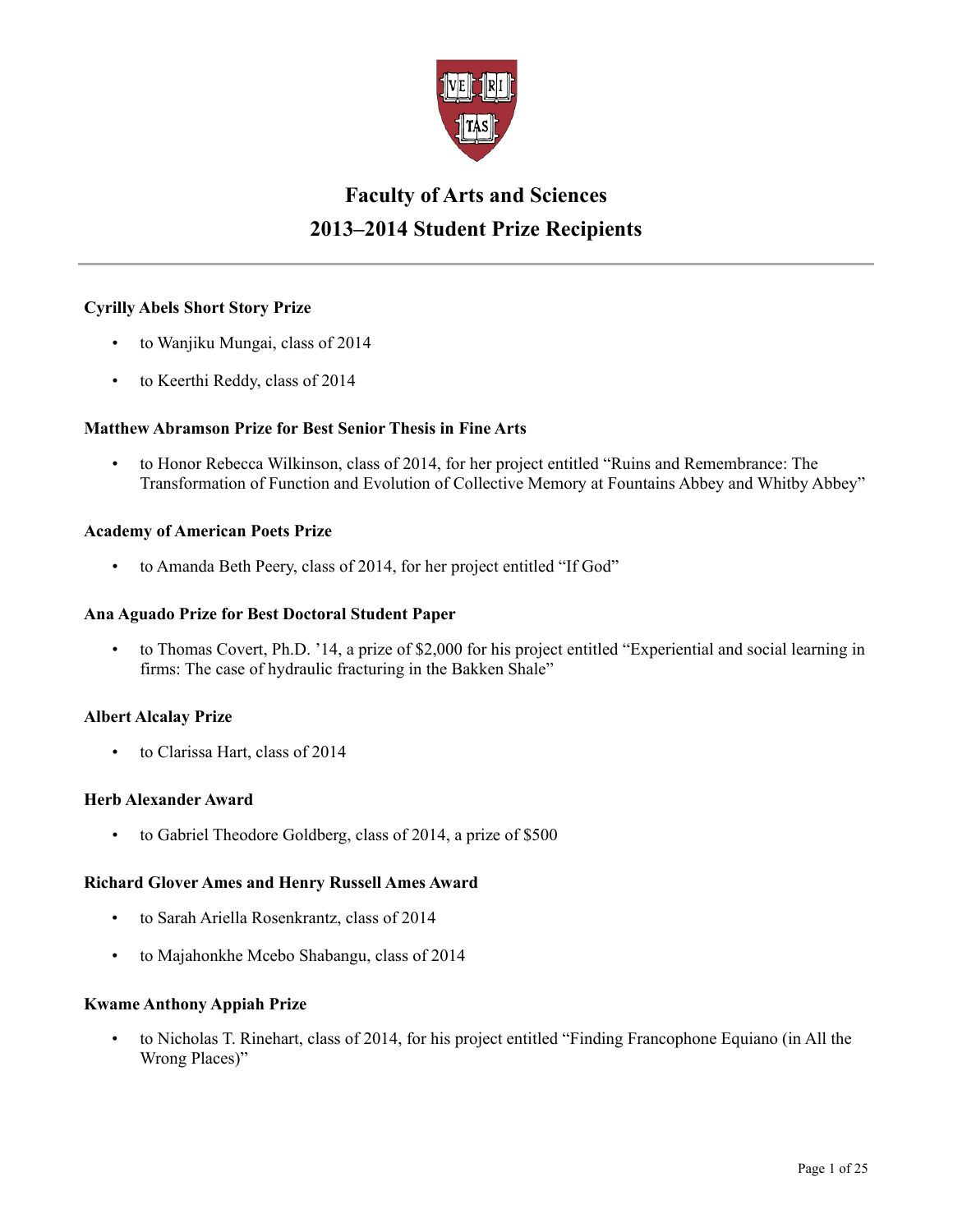### **Rudolf Arnheim Prize**

• to Zena Mariam Seyoum Mengesha, class of 2014

### **William Harris Arnold and Gertrude Weld Arnold Prize**

• to Matthew Scott Franks, G3, for his project entitled "Edward Gordon Craig and the Reader's Theater"

#### **Santo J. Aurelio Prize**

• to Rollin Kent Sanders, A.L.B. '14, a prize of \$2,500

### **Joseph L. Barrett Award**

- to Keerthi Reddy, class of 2014
- to Daniel Zachary Wilson, class of 2014

### **Jeremy Belknap Prize**

• to Denis Fedin, class of 2017

### **Helen Choate Bell Prize**

- to Elizabeth McKinney Phillips, G2, for her project entitled "The Commonplace and the Exception: Bourgeois Boredom in Jarrell and Chekhov"
- to Jennifer Tzu-Ann Soong, class of 2014, for her project entitled "Who's That Staring Man? Revelation and Opacity in Elizabeth Bishop's Objectified and Mirrored Self"

#### **James Gordon Bennett Prize**

- to Shannon Marie Grammel, class of 2014, a prize of \$1,200 for her project entitled "Old Soldiers Never Die, They Just Join the Court: Prior Military Service and the Doctrine of Military Deference on the Supreme Court"
- to Ha Hong Le, class of 2014, a prize of \$1,200 for her project entitled "Reinventing Education: How Charter Schools Impact the Budget Priorities of New York City Public Schools"

#### **Philo Sherman Bennett Prize**

- to Eric Yan Hang Chung, class of 2014, for his project entitled "The Economic and Political Origins of Tracked Secondary Education within OECD Countries"
- to Haemin Jee, class of 2014, for her project entitled "Resources vs. Censure: Social media strategies of Chinese education NGOs"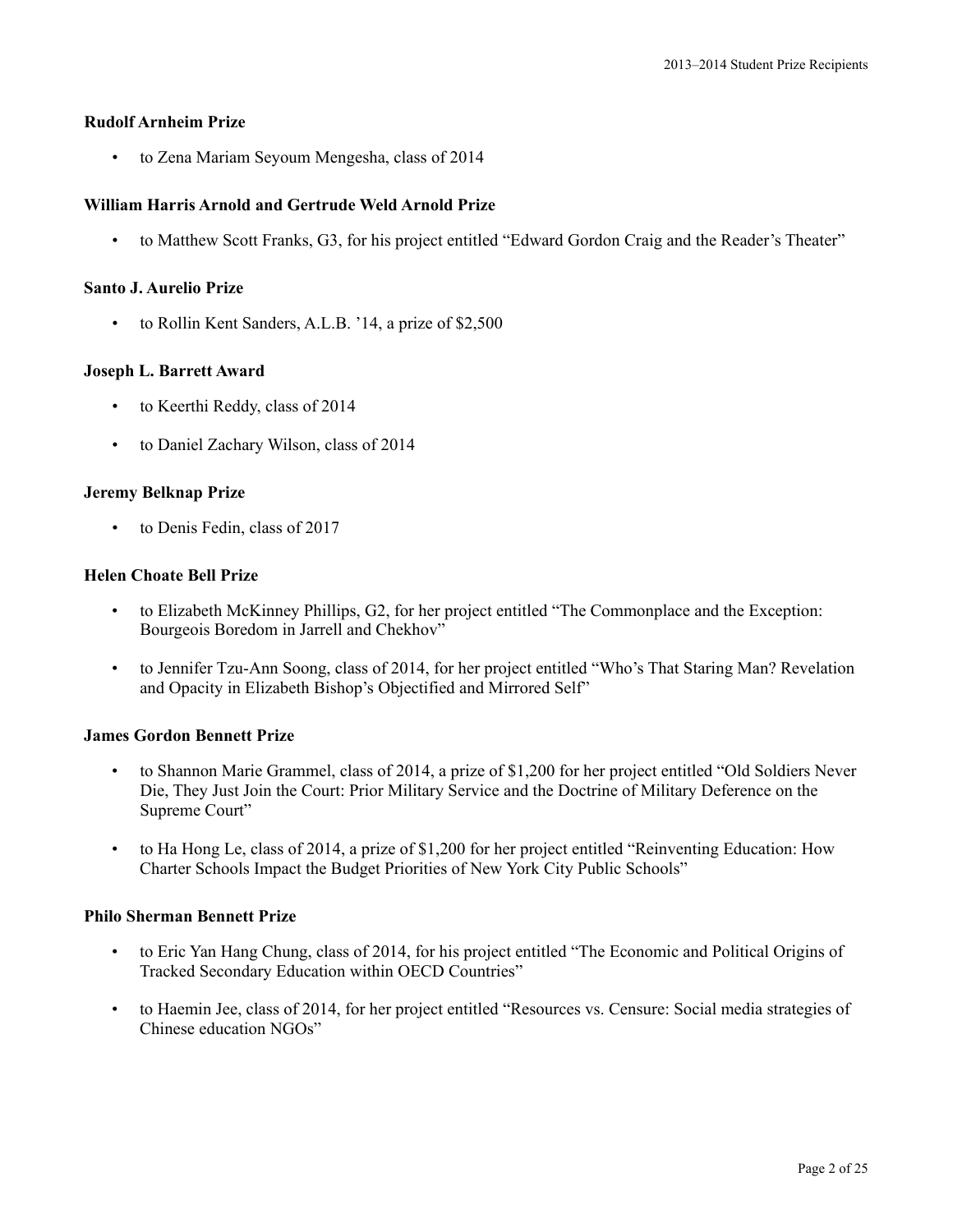### **Bernhard Blume First-Year Graduate Award**

• to Miriam Annabelle Wray, G2

### **Bernhard Blume Second-Year Graduate Award**

• to Arndt Luemers, G4

### **"The Bohemians" (New York Musicians Club) Prize in Composition**

- to Trevor Bača, G5, a prize of \$2,000 for his project entitled "*L'archipel du corps*, for mixed quartet"
- to Sivan Cohen Elias, G5, a prize of \$2,000 for her project entitled "*To move you stay*, for mixed quartet"

# **Derek C. Bok Award for Excellence in Graduate Student Teaching of Undergraduates**

- to Shane Bobrycki, G5, a prize of \$1,000
- to Emily Jacobs-Palmer, G6, a prize of \$1,000
- to Peter L. McMurray, G6, class of 2005, a prize of \$1,000
- to Trevor Stark, G5,a prize of \$1,000
- to Christine Michelle Zgrabik, G4, a prize of \$1,000

#### **Derek Bok Public Service Prize**

- to David Joshua Havelick, A.L.M. '14, a prize of \$2,000
- to David Robert Penn, A.L.M. '13, a prize of \$2,000
- to Linda Powers Tomasso, A.L.M. '14, a prize of \$2,000

# **Arthur L. Boland Prize**

• to Elizabeth Yi-Wen Wang, class of 2014

#### **Charles Joseph Bonaparte Scholarship Prize**

• to Hannah Mullen, class of 2015

### **Francis Boott Prize**

• to Kai Johannes Polzhofer, G1, a prize of \$1,000 for his project entitled "*Den 50300 Gezahlten und den Ungezahlten*, for mixed choir"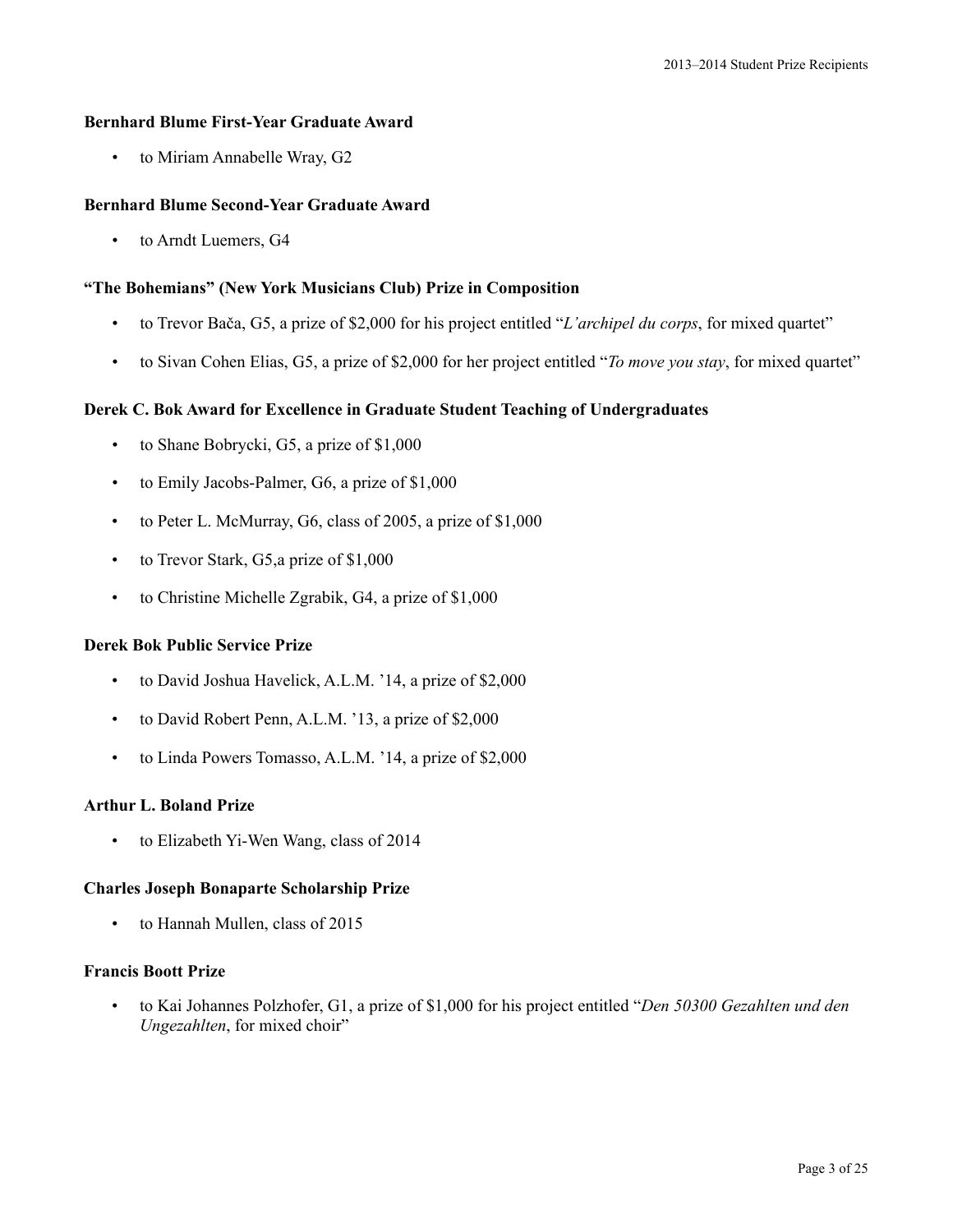# **Boston Ruskin Club Prize**

• to Nathan O'Neil Hilgartner, class of 2014, for his project entitled "Logos and Performance; or, You're Nobody (Till Somebody Kills You)"

### **Bowdoin Prize for Graduate Essays in the English Language**

• to Stephen Tardif, G6, a prize of \$10,000 for his project entitled "Flaws of Attraction: Pride and Prejudice in *Pride and Prejudice*; or, Why Jane Austen Never Married"

### **Bowdoin Prize for Graduate Composition in Greek**

• to Julia C. Scarborough, Ph.D. '14, a prize of \$5,000 for her project entitled "A debate concerning the use of drones in war, after Thucydides"

#### **Bowdoin Prize for Graduate Composition in Latin**

• to Thomas John Keeline, Ph.D. '14, a prize of \$5,000 for his project entitled "Florilegium Housmanianum"

### **Bowdoin Prize for Undergraduate Essays in the English Language**

- to Rumur James Harley Dowling, class of 2014, a prize of \$10,000 for his project entitled "'A State of Almost Savage Torpor': The Romantic Boredom of William Wordsworth's *Lyrical Ballads"*
- to Nicholas T. Rinehart, class of 2014, a prize of \$10,000 for his project entitled "Autobiography and Its Discontents; or, A Tale of Two Frontispieces"

#### **Bowdoin Prize for Undergraduate Translation into Greek**

• to Todd Edward Jones, class of 2016, a prize of \$2,500 for his project entitled "An Excerpt from *The Life and Opinions of the Tomcat Murr*"

#### **Bowdoin Prize for Undergraduate Translation into Latin**

• to Tyler Dobbs, class of 2016, a prize of \$2,500 for his project entitled "An Excerpt from *The Life and Opinions of the Tomcat Murr*"

#### **Bowdoin Prize for Undergraduate Essay in the Natural Sciences**

• to Ian Chen Boothby, class of 2014, a prize of \$10,000 for his project entitled "Network Patterns of Neural Wiring: Understanding Synaptic Plasticity at the Neuromuscular Junction"

#### **Boylston Prizes for Elocution**

- to Matthew Blais Barrieau, class of 2016
- to Cassandra Elise Euphrat Weston, class of 2014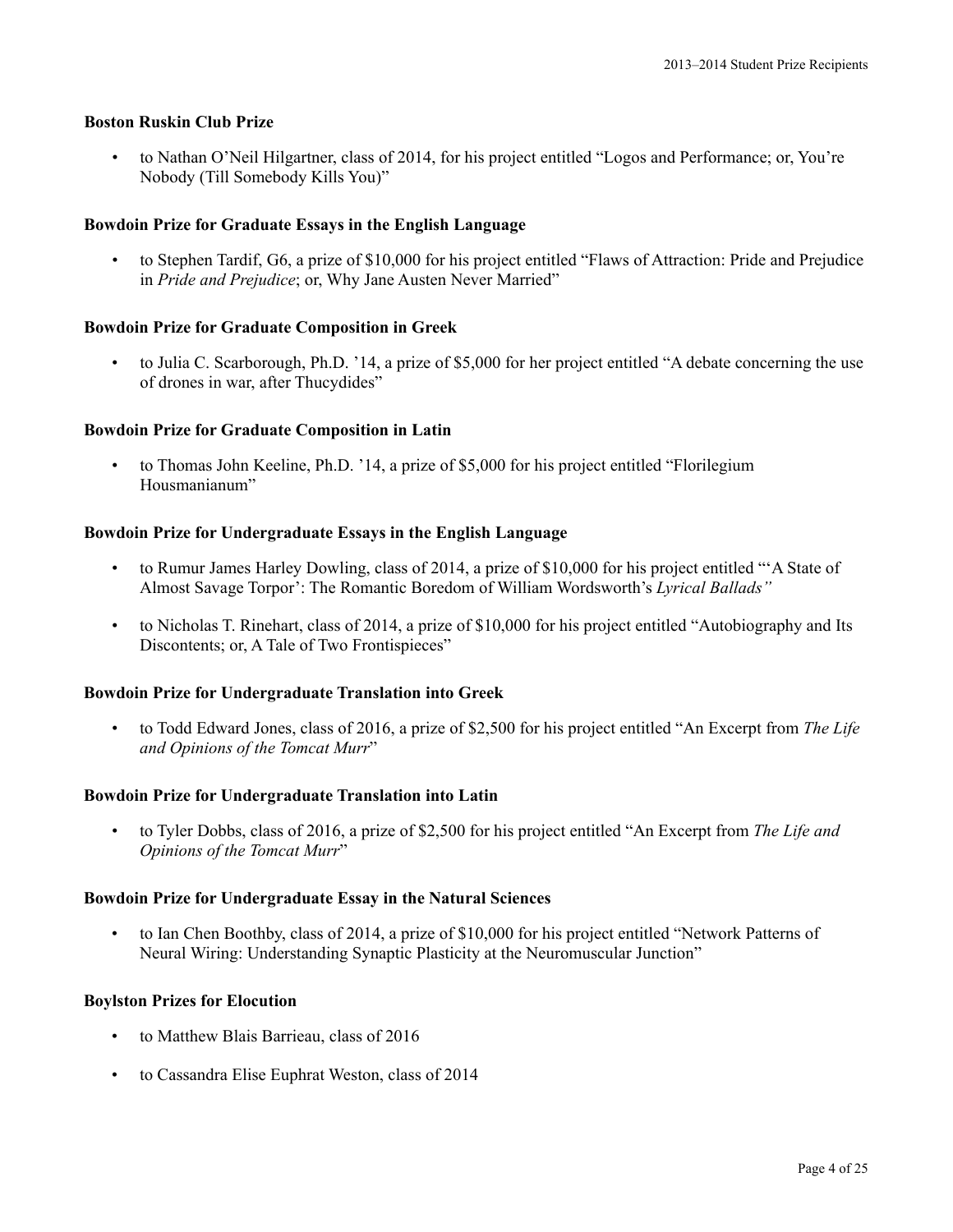### **Le Baron Russell Briggs Commencement Prize**

• to Sarah Fahed Abushaar, class of 2014, a prize of \$1,000

### **Le Baron Russell Briggs Fiction Prize**

• to Aisha Kehoe Down, class of 2014

### **Le Baron Russell Briggs Honors Thesis in English Prize**

• to Rumur James Harley Dowling, class of 2014, for his project entitled "Romantic Boredom: Discourses of Distraction in Wordsworth and Coleridge"

#### **Francis H. Burr, 1909, Fund**

- to Lauren Mary DiNicola, class of 2014
- to Nicholas Oliver Madden, class of 2014

### **Edward M. Chase Prize**

- to Molly Lampson Roberts, class of 2016, for her project entitled "Fear, Friction, and Flooding: Methods of Online Information Control"
- to Yuri Maximovich Zhukov, Ph.D. '14, for his project entitled "A Theory of Indiscriminate Violence"

#### **David Taggart Clark Prize for the Undergraduate Latin Commencement Oration**

• to Timothy Barry-Heffernan, class of 2014, a prize of \$1,000

# **Class of 1955/Robert T. Coolidge Undergraduate Thesis Prize in Medieval Studies**

• to Valerie Jean Piro, class of 2014, for her project entitled "Society and Politics in the English Tournament, 11th–13th Century"

### **John Clive Prize**

• to Amy Whittemore Bridge, class of 2014

### **Colton Award**

• to Valerie Jean Piro, class of 2014, for her project entitled "Society and Politics in the English Tournament, 11th–13th Century"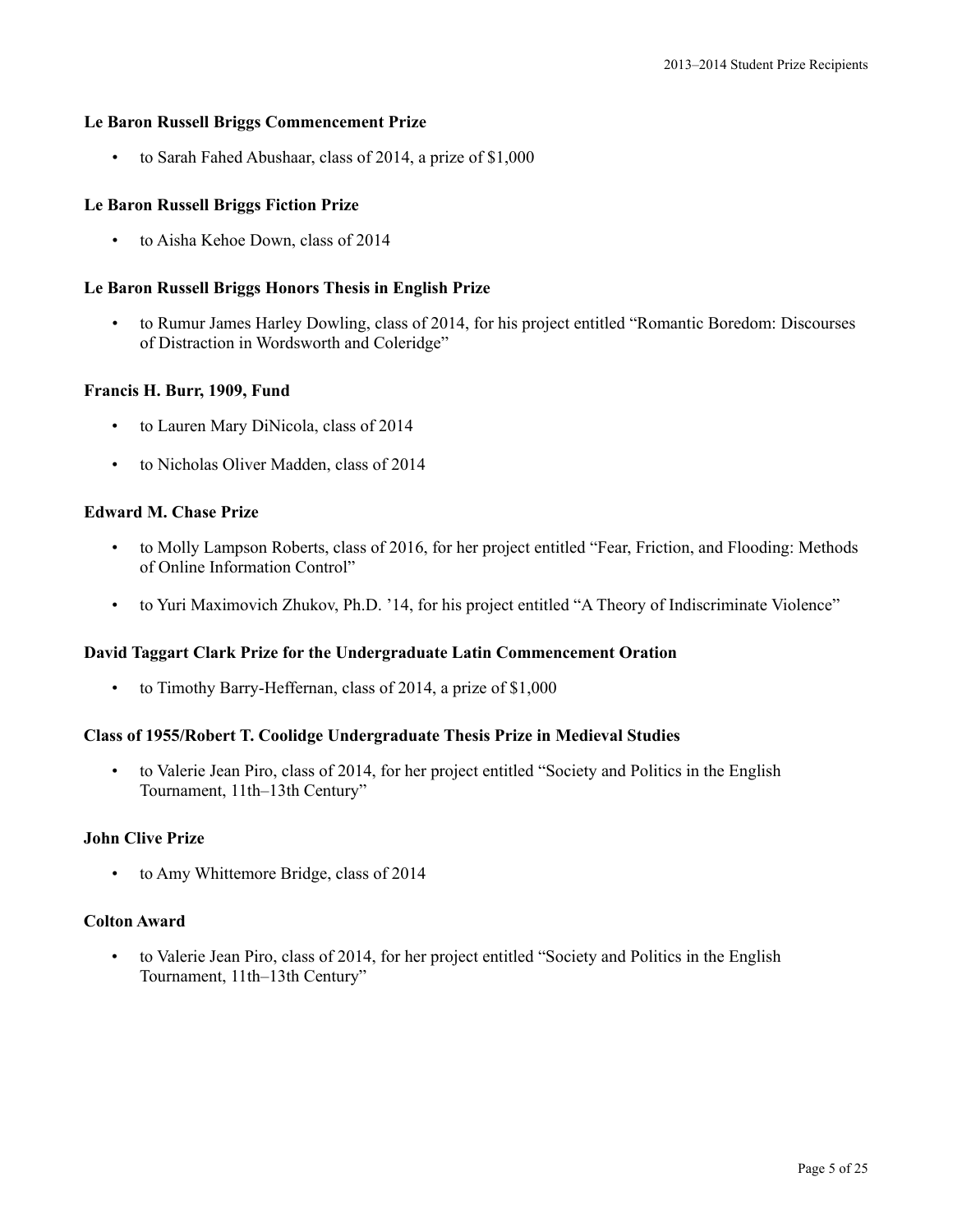### **James Bryant Conant Prize**

- to Alexa Feuerman, class of 2017, for her project entitled "The Galilean Telescope: Its Creation, Limitations, and Impact on the Development of the Newtonian Telescope"
- to Jessica Rachael Glueck, class of 2017, for her project entitled "The Evolution of the Eye"
- to Ariana Mai-Ling Kam, class of 2016, for her project entitled "The Genetics of Mouse Burrowing"
- to Amy Renee Lorber, class of 2015, for her project entitled "The Modularity of the Mind"

### **Coolidge Debating Prizes**

- to Benjamin Sprung-Keyser, class of 2015, a prize of \$3,000
- to Joshua Zoffer, class of 2014, a prize of \$3,000

# **Council Prize in Visual Arts**

• to Brooke Marissa Griffin, class of 2014

# **Annamae and Allan R. Crite Prize**

- to Margaret Ann Bennett, A.L.M. '13, a first-place prize of \$1,000
- to Lisa Kyle Clark, A.L.M. '14, a second-place prize of \$500

#### **Gerda Richards Crosby Prize in Government**

• to Beatrice Aurelle Walton, class of 2014, a prize of \$500

# **Edward Chandler Cumming Prize**

• to Kate Marie Vinton, class of 2014

# **Louis Curtis Prize**

• to Laura Margaret Hogikyan, class of 2014

#### **David Rockefeller Center for Latin American Studies Thesis Prize in History and Literature**

• to Joshua Hernandez, class of 2014

# **Mack I. Davis II Harvard College Prize**

• to Maya Pema Dorje, class of 2015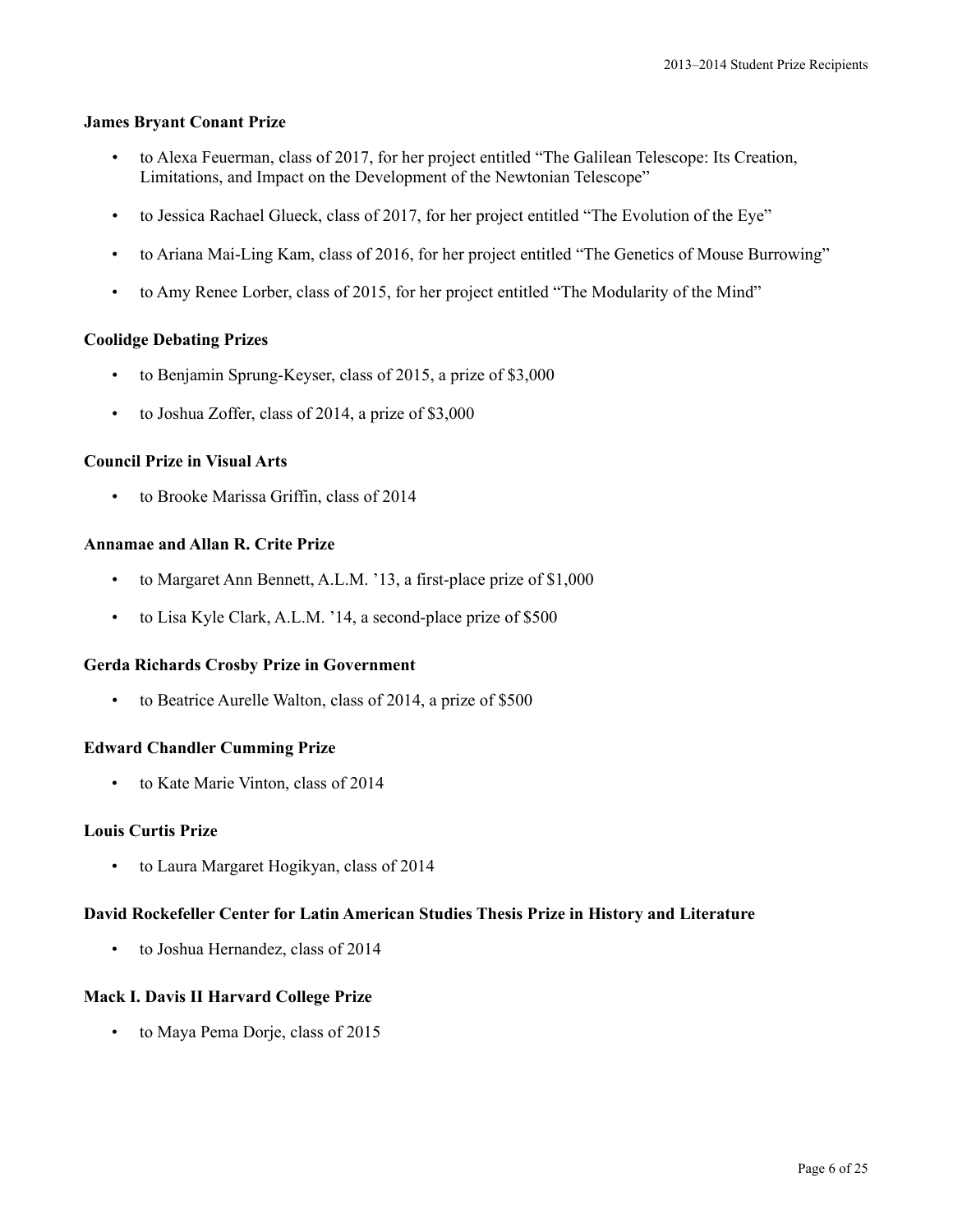### **Davison Fellowship for Travel in Music**

- to Auburn Ho Lee, class of 2017, a prize of \$2,000
- to Maxwell Perry Phillips, class of 2015, a prize of \$1,000
- to Danielle Galler Rabinowitz, class of 2014, a prize of \$2,000
- to Sarah Parsons Reid, class of 2015, a prize of \$1,000
- to Cheng Hao (Sam) Wu, class of 2017, a prize of \$2,000

### **Dean's Prize for Outstanding A.L.M. Capstone Project**

- to Walid Robert Norris, A.L.M. '14, a prize of \$1,000
- to Peter Reuell, A.L.M. '14, a prize of \$1,000

# **Dean's Prize for Outstanding A.L.M. Thesis**

- to Christpher George Brown, A.L.M. '14, a prize of \$1,000
- to Alice Tatiana De Araujo, A.L.M. '14, a prize of \$1,000
- to Sarah Frances Hallier, A.L.M. '14, a prize of \$1,000
- to Brandon Haynes, A.L.M. '14, a prize of \$1,000
- to Shane P. Larson, A.L.M. '14, a prize of \$1,000
- to Emily Samek, A.L.M. '14, a prize of \$1,000
- to Jill Anderson Sgro, A.L.M. '14, a prize of \$500
- to Rebecca Anne Smith, A.L.M. '14, a prize of \$1,000
- to Linda Powers Tomasso, A.L.M. '14, a prize of \$1,000
- to Laura Ann Zoll, A.L.M. '14, a prize of \$500

### **Arthur P. Dempster Award**

• to Peng Ding, G3, for his project entitled "A Paradox from Randomization-Based Causal Inference"

#### **David Herbert Donald Prize**

• to Julie Chen-wan Yen, class of 2014

### **Louise Donovan Award**

• to Madeleine Foster Bersin, class of 2014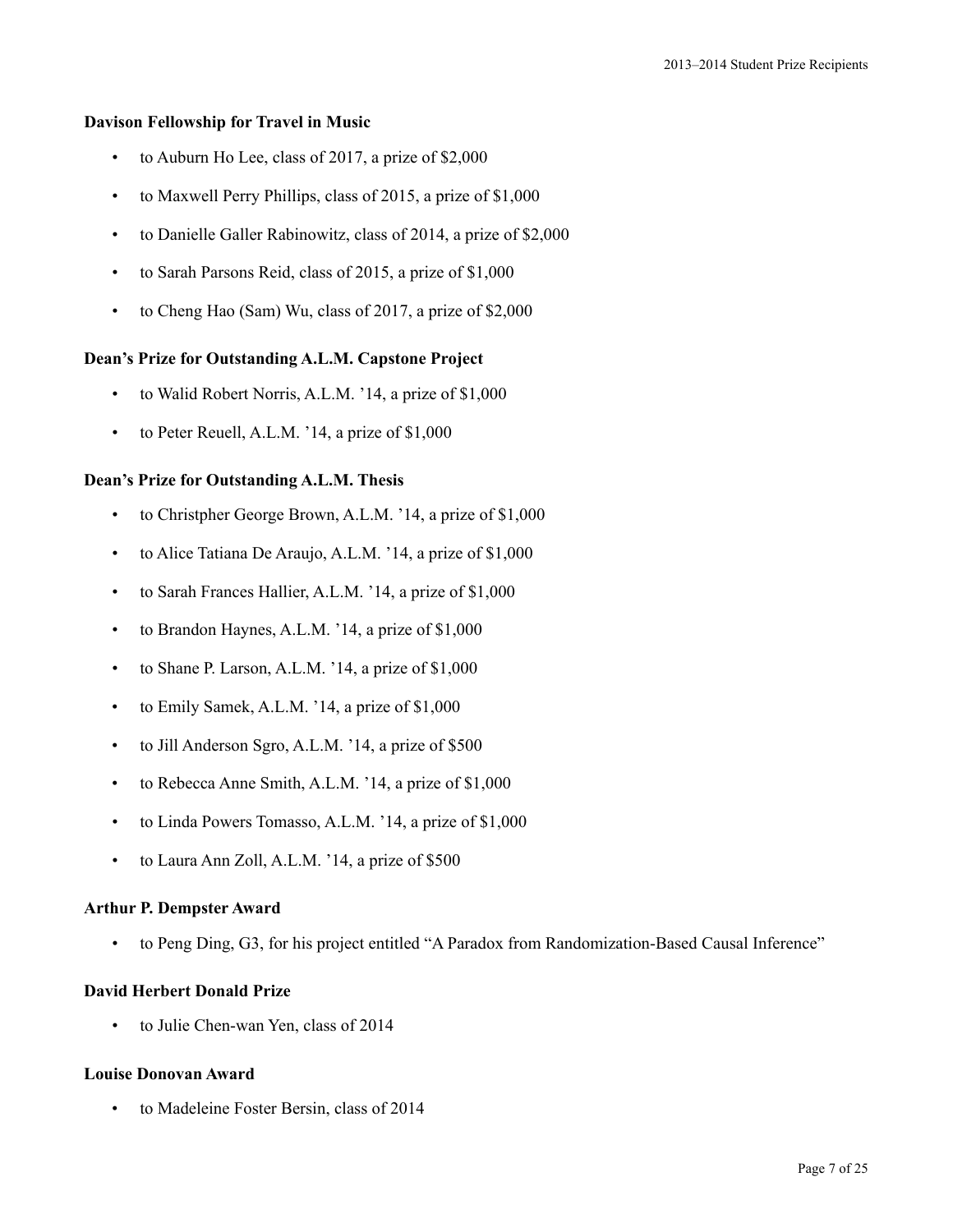#### **Robert E. Dressler Traveling Grant**

• to Lenica Morales-Valenzuela, class of 2015

#### **W. E. B. Du Bois Award**

• to Kristina Louise Tester, class of 2014

#### **John Dunlop Undergraduate Thesis Prize in Business and Government**

• to Jun Shepard, class of 2014, for her project entitled "The Business of Energy Policy: Analyzing the Impacts of Policies and Businesses on Solar Electricity Rates in Massachusetts"

#### **Dunster House Fiftieth Anniversary Prize**

- to Delara Zeynep Alameddine, class of 2014
- to Monica Christine Nesselbush, class of 2014

### **Edward Eager Memorial Prize**

- to Christopher Alessandrini, class of 2015, for his project entitled "Congregation"
- to Benjamin Blumstein, class of 2015
- to Andrea Kim Cardinal, class of 2014
- to Rumur James Harley Dowling, class of 2014, for his project entitled "The Race for Kgale Hill"
- to Lauren Elaine Fields, class of 2014
- to Anna Adele Hagen, class of 2015, for her project entitled "Akimbo"
- to Rebecca Edna Handlin, class of 2014, for her project entitled "Quickening"
- to Miles Hewitt, class of 2018
- to Zoe K. Hitzig, class of 2015
- to Devi Kailasa Lockwood, class of 2014
- to Ethan Gabriel Loewi, class of 2015, for his project entitled "Enjoys Being Held"
- to Sorrel Westbrook Nielsen, class of 2014, for her project entitled "In Case of Fire and Flood"
- to Daniel Aaron Schwartz, class of 2016

#### **Susan C. Eaton Fellowship in Organizing, Leadership, and Social Change**

• to Gabriel Herrera Bayard, class of 2015, a prize of \$750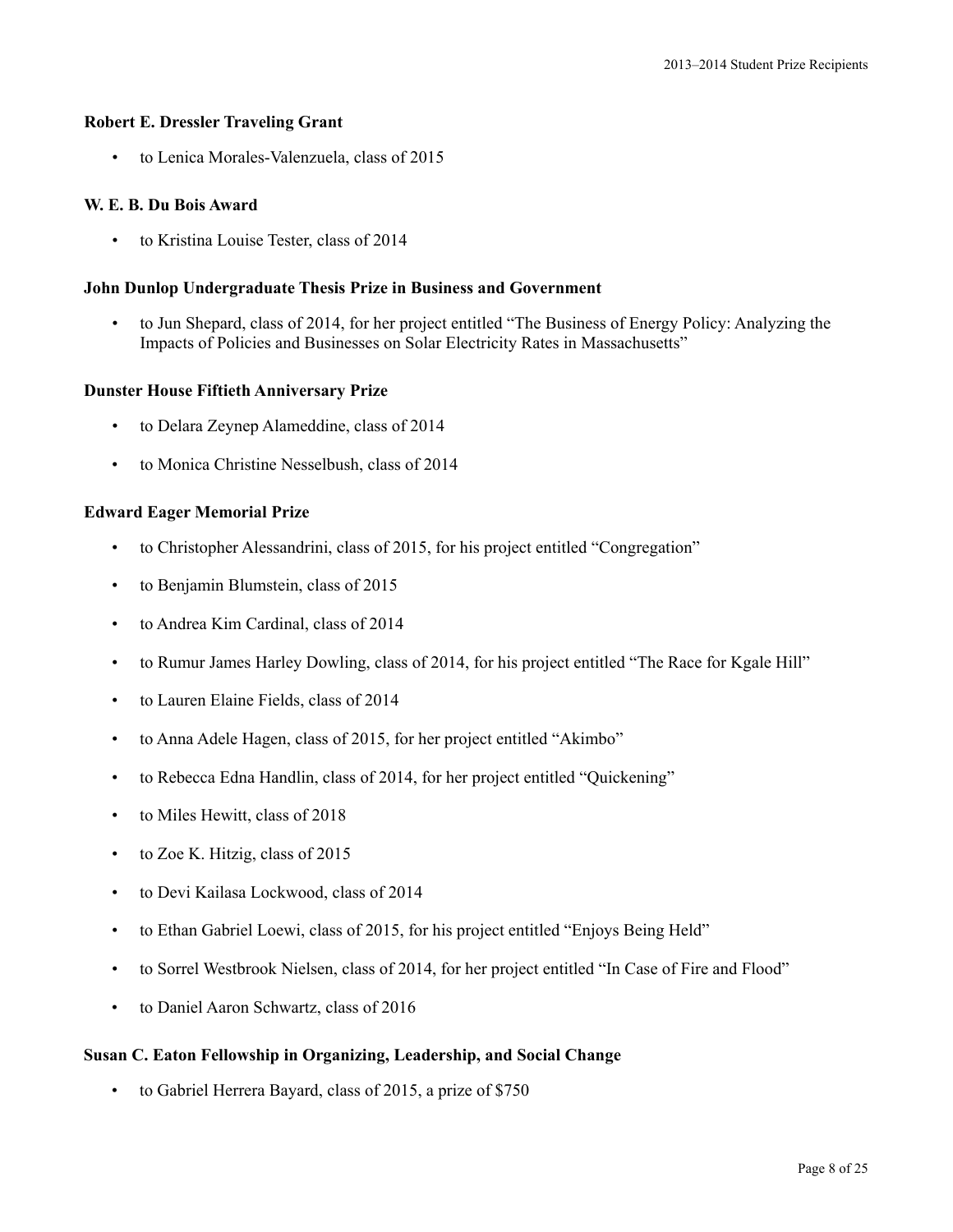### **Ralph Waldo Emerson Prize**

• to Ethan Samet-Marram, class of 2015

### **Enel Endowment Prize for Best Undergraduate Paper or Senior Thesis**

- to Jun Shepard, class of 2014, a prize of \$500 for her project entitled "The Business of Energy Policy: Analyzing the Impacts of Policies and Businesses on Solar Electricity Rates in Massachusetts"
- to Basil Williams, class of 2014, a prize of \$500 for his project entitled "Silent Sound: Uncertainty and Responsibility in the Wake of the Exxon Valdez Oil Spill"

### **Senior Thesis Prize in Ethnicity, Migration, Rights**

- to Nelida Garcia, class of 2014, for her project entitled "La Mejor Herencia: Mexican Immigrant Parents' Perceptions of Mobility and Opportunity in the U.S."
- to Mackenzie Sterling Hild, class of 2014, for her project entitled "Walking in Beauty: Navajo Women Navigate the Tensions between Tradition and Modernity within Healing Systems"

### **Extension School Commencement Speaker Prize**

- to Elena B. Clough, A.L.M. '14, a prize of \$1,000
- to Jason Eddinger, A.L.B. '14, a prize of \$1,000
- to Reynoldo Vann Graves, A.L.M. '14, a prize of \$1,000
- to Adanna Woodson, A.L.M. '14, a prize of \$1,000

#### **Claire Fairman History of Art and Architecture Undergraduate Thesis Award**

• to Connie Fu, class of 2014, for her project entitled "Choreographing the Body, Performing Line: Edgar Degas's Representations of Nineteenth-Century Ballet"

#### **Suzanne Farrell Dance Prize**

to Melanie Jeanne Comeau, class of 2013

#### **Captain Jonathan Fay Prize**

- to Levent Hasan Ali Alpöge, class of 2014, for his project entitled "The average elliptic curve has few integral points"
- to Elizabeth Hockfield Byrne, class of 2014, for her project entitled "The female genital tract microbiome and hormonal contraception in the context of genital immune activation and HIV acquisition"
- to Sandra Yocheved Lynne Korn, class of 2014, for her project entitled "Sex, Science, and Politics in the Sociobiology Debate"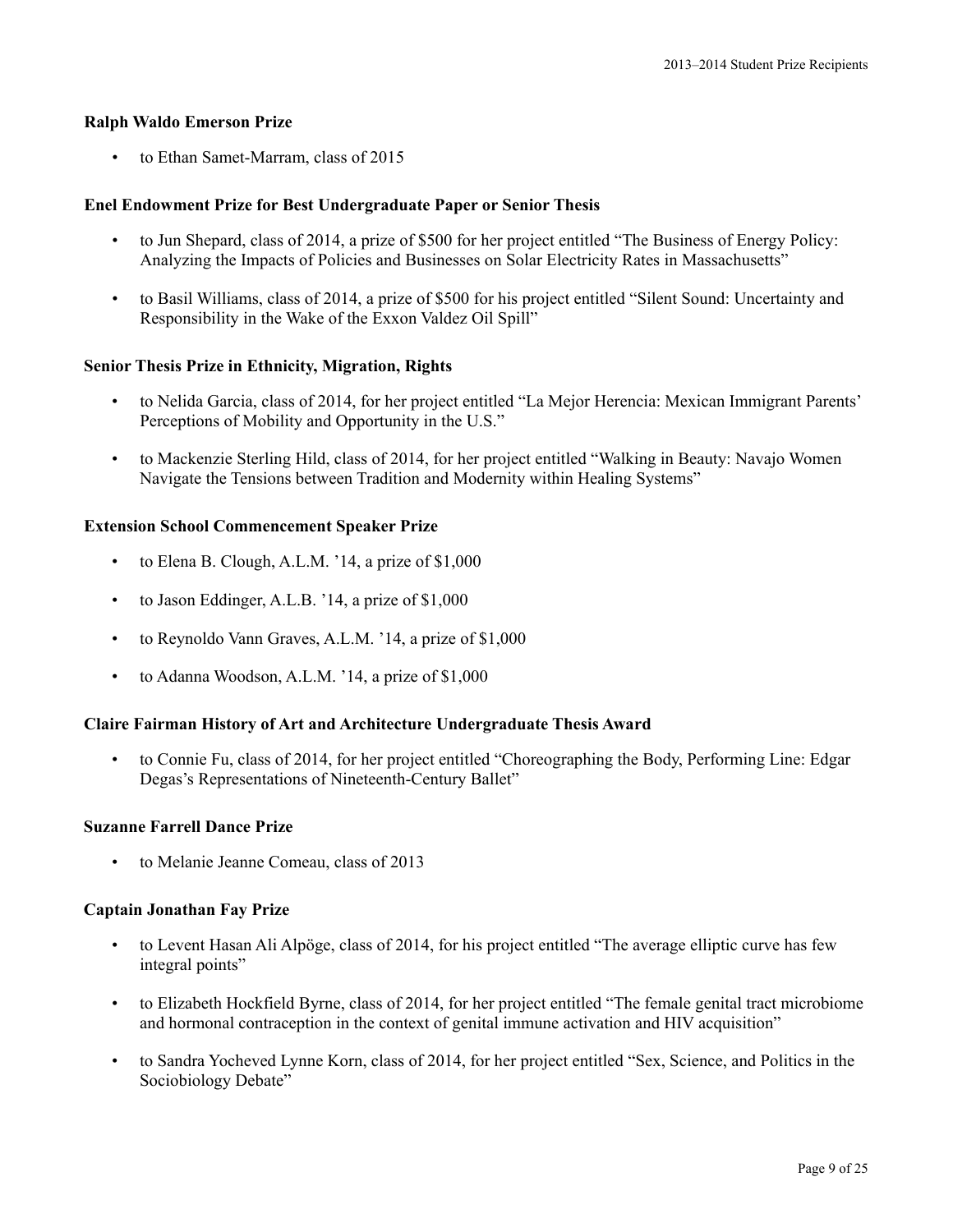#### **William Scott Ferguson Prize**

• to Jessica Celeste Ross Salley, class of 2014, for her project entitled "Defining the Sacred: Constructing Space and Lives in the Nineteenth-Century Gold Coast"

### **Edward L. Fireman Award**

- to Wen-fai Fong, Ph.D. '14
- to Nathan Edward Sanders, Ph.D. '14

# **Eric Firth Prize**

• to Sheyda Michelle Aboii, class of 2014, a prize of \$1,160 for her project entitled "The City as an Arbiter of Inclusion: Sanctuary Cities and Undocumented Immigration"

# **Howard T. Fisher Prize**

- to Leif Tobias Estrada, for his project entitled "Temporal Morphology: Synthetic Growth and Natural Decline of Alameda Island"
- to Jacob Michael Sobstyl, class of 2014, for his project entitled "Zero-touch scale-free and climate independent thermal energy audits"

### **William Plummer French Prize**

• to Frederic Jason Freyer, class of 2015

# **Sophia Freund Prize**

- to Levent Hasan Ali Alpöge, class of 2014, a prize of \$1,000
- to Daniel Joseph Frim, class of 2014, a prize of \$1,000
- to Andrew Scott Lea, class of 2014, a prize of \$1,000
- to Younghoon Moon, class of 2014, a prize of \$1,000
- to Daniel Harrison Ranard, class of 2014, a prize of \$1,000
- to Marc Fong Shi, class of 2014, a prize of \$1,000
- to Sylvia May Warren, class of 2014, a prize of \$1,000
- to William Pietro Whitham, class of 2014, a prize of \$1,000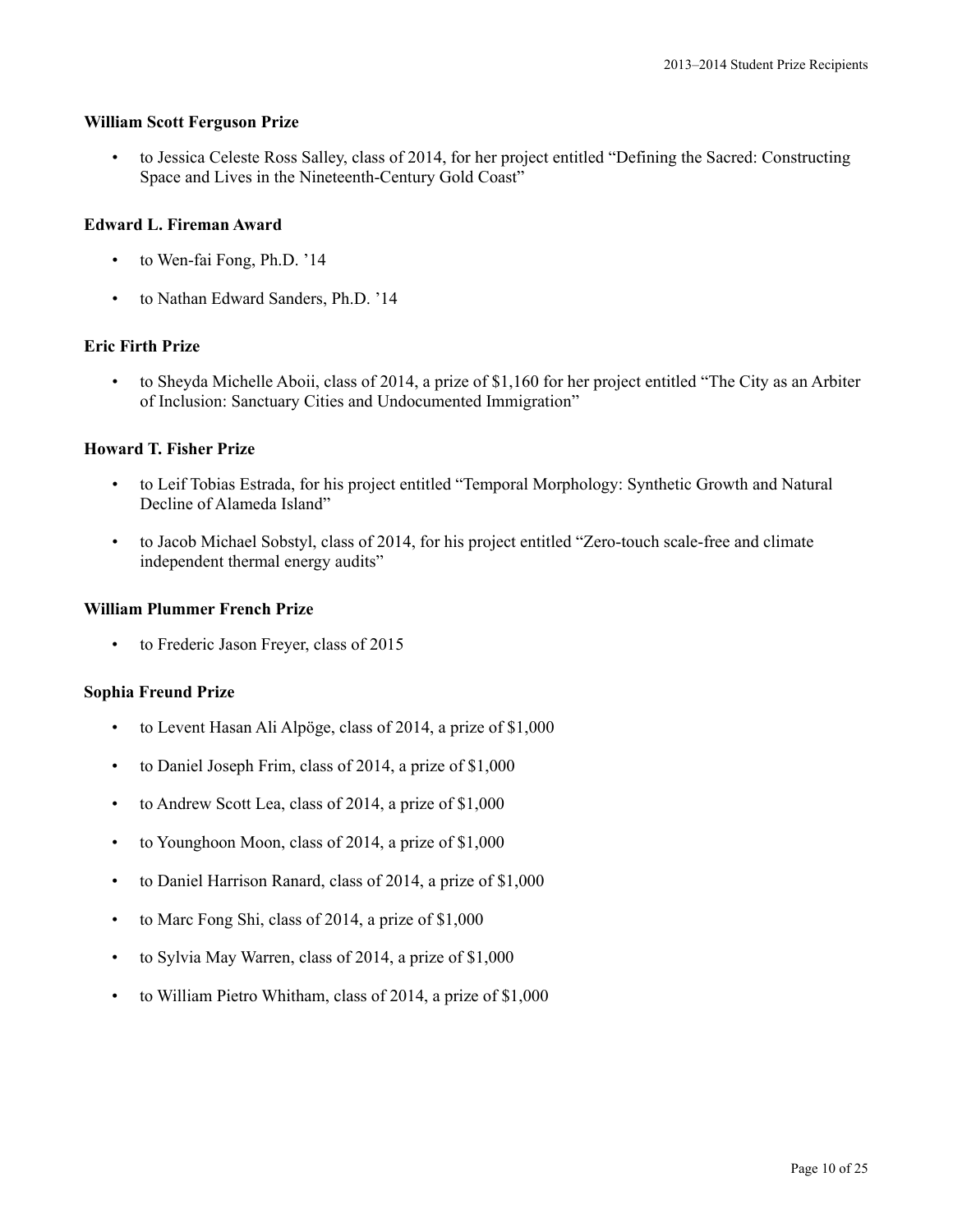### **Friends of the Harvard Department of Mathematics Prize**

- to Isabel Vogt, class of 2014, a first-place prize of \$1,000
- to Felix Wong, class of 2014, a second-place prize of \$500

### **Paul Revere Frothingham Scholarship Prize**

• to Erin Drake, class of 2014

### **Albert M. Fulton, Class of 1897, Prize**

• to Francesca Smith, class of 2014, for her project entitled "Navigating Barriers, Mobilizing Strengths: How Immigrant Parents' Perceptions of School Involvement Translate into Action"

#### **Lloyd McKim Garrison Prize**

• to Amanda Beth Peery, class of 2014, for her project entitled "If God"

### **Leo Goldberg Prize in Astronomy**

- to Alexander Grant Krolewski, class of 2015
- to Natania Rose Wolansky, class of 2014

### **Gertrude and Maurice Goldhaber Prize**

- to Ilya Eric Alexander Feige, G4
- to Florian Gerhard Huber, Ph.D. '14

# **Reverend Peter J. Gomes Prize in Religion and Ethnicity**

• to ImeIme Aniefiok Umana, class of 2014

#### **Graduate English Commencement Oration Prize**

• to Philip Andrew Harding, MPP '14

#### **John Green Prize**

- to Phillip Charles Golub, class of 2016, a prize of \$5,000
- to Maxwell Perry Phillips, class of 2015, a prize of \$5,000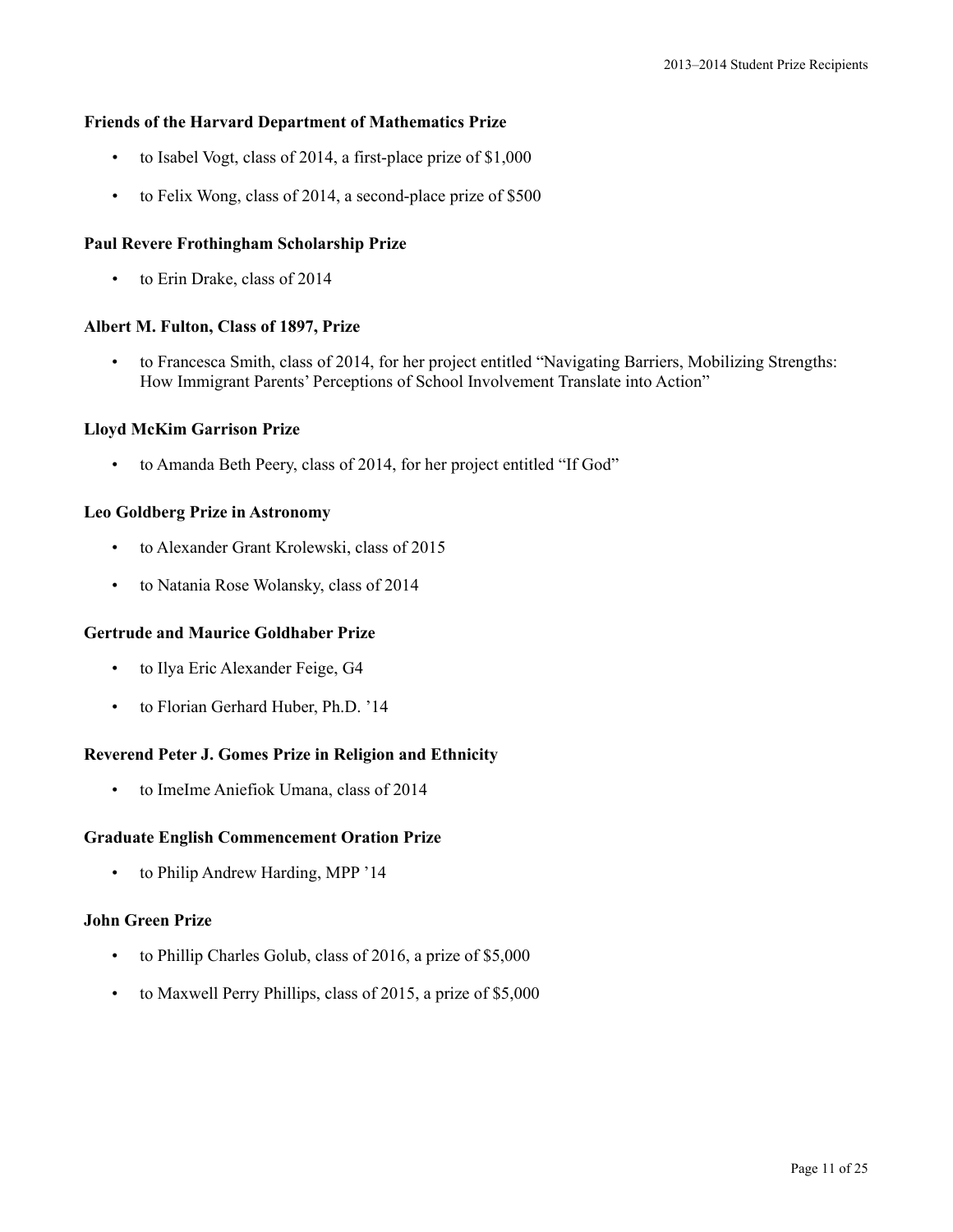### **Kate and Max Greenman Prize**

- to Dhruva Bhat, class of 2017
- to Nathaniel Wald Donahue, class of 2015
- to Fanelesibonge Siphiwo Mashwama, class of 2017
- to Bo Seo, class of 2017
- to Benjamin Sprung-Keyser, class of 2015
- to Joshua Zoffer, class of 2014

# **James R. and Isabel D. Hammond Prize**

• to Benjamin Shafer Raderstorf, class of 2014

# **Seymour E. and Ruth B. Harris Dunster House Prize**

- to Esther H. Chung, class of 2014
- to Marcin Kostecki, class of 2014

### **Seymour E. and Ruth B. Harris Prize for Honors Thesis in Economics**

• to Eric Westphal, class of 2014, a prize of \$3,500 for his project entitled "Urban Slums, Pacification, and Discrimination: A Field Experiment in Rio de Janeiro's Labor Market"

# **Seymour E. and Ruth B. Harris Prize for Honors Thesis in the Social Sciences**

• to ImeIme Aniefiok Umana, class of 2014, a prize of \$3,500 for her project entitled "Racial Burden vs. Electoral Integrity: An Empirical Study of the Texas Voter Identification Law"

### **Harvard College Women's Leadership Award**

• to Amy Michelle Yin, class of 2014

# **Harvard Monthly Prize**

- to Christopher Alessandrini, class of 2015
- to Ryan Stuart MacLennan, class of 2014

# **Harvard-Radcliffe Foundation for Women's Athletics Award**

• to Natalie Burrus Doyle, class of 2014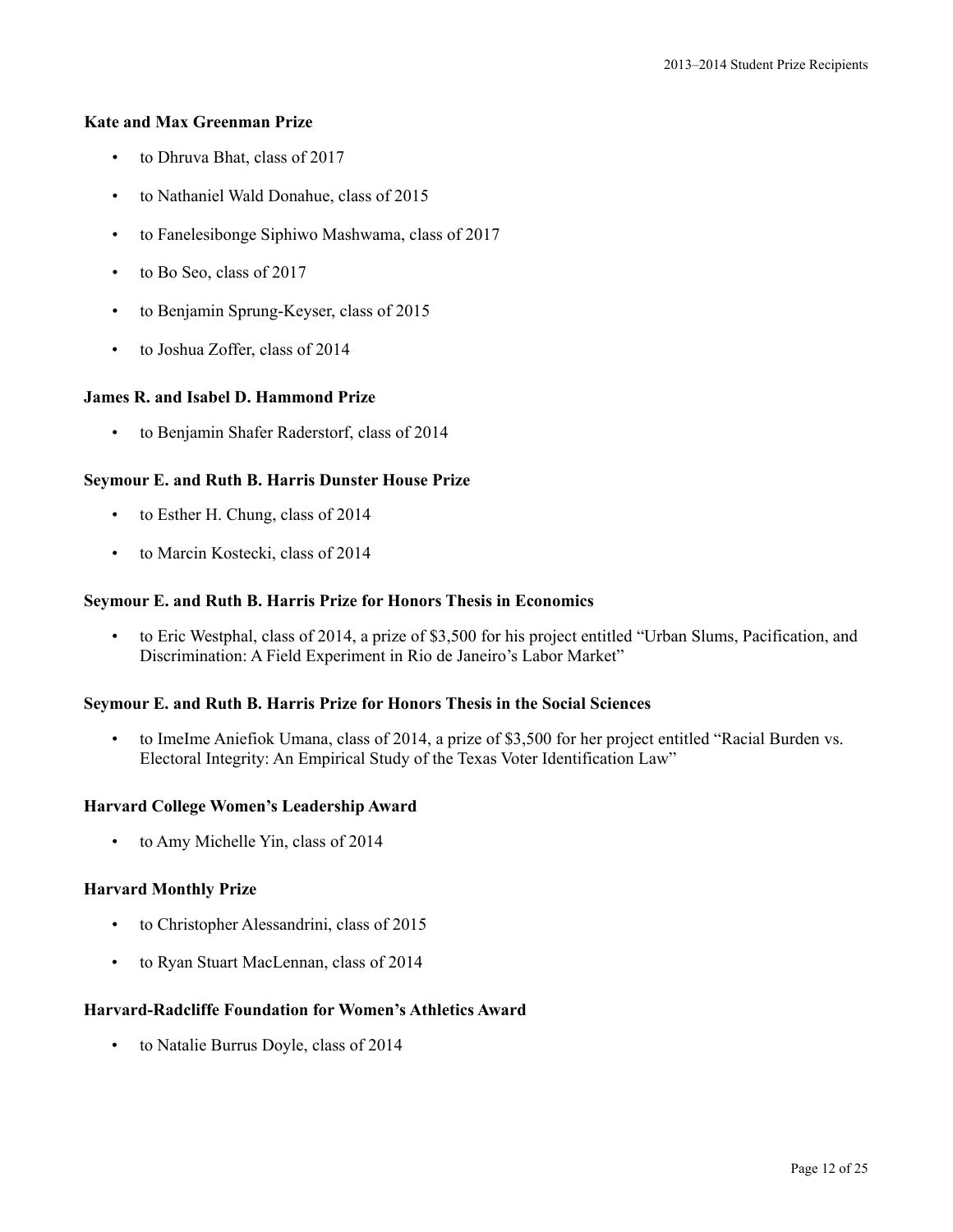# **Roger Conant Hatch Prizes for Lyric Poetry**

• to Zoe K. Hitzig, class of 2015, for her project entitled "Aniseed in Sand"

# **Department of History Prize**

• to Julie Chen-wan Yen, class of 2014

# **Department of History Undergraduate Essay Prize**

- to Leah Joetta Schulson, class of 2014, for her project entitled "The World of Today: The Polish Pavilion at the 1939 and 1940 World's Fairs"
- to Alastair Su, class of 2014, for his project entitled "The Use of History in Economic Thought: Reconstructing Foxwell's 'Really Historical Edition' of the Wealth of Nations"

# **Philip Hofer Prize for Collecting Books or Art**

- to Benjamin Charles Germain Lee, class of 2017, a first-place prize of \$3,000 for his project entitled "A History of the 193 Goudey Baseball Card Set: From Artwork to Copyright Registration"
- to Alexander Ioffreda, class of 2015, a second-place prize of \$1,500 for his project entitled "Deeds of the People: Soviet Military and Civilian Medals and Documents, 1917–1991"
- to Manuel López Segura, G1, a second-place prize of \$1,500 for his project entitled "Books That Built Democracy"

# **Thomas Temple Hoopes Prize**

- to Amsale Alemu, class of 2014, a prize of \$4,000 for her project entitled "Tilling Imagined Land: Student Protest and Generational Conflict in Twentieth-Century Ethiopia"
- to Levent Hasan Ali Alpöge, class of 2014, a prize of \$4,000 for his project entitled "The average elliptic curve has few integral points"
- to Victoria Ann Baena, class of 2014, a prize of \$4,000 for her project entitled "'An Essentially Democratic Institution?' Literary Lectures, the Positive Method, and the Emergence of the French Third Republic, 1861–1870"
- to Alexander Philip Bercovitch, class of 2014, a prize of \$4,000 for his project entitled "The Bolívar Archive: Politicizing the Past in Venezuela, 1962–2010"
- to Madeleine Foster Bersin, class of 2014, a prize of \$4,000 for her project entitled "'Self-Definition with a Vengeance': Modernist Objectives in the Art Criticism of Clement Greenberg and Michael Fried, circa 1967"
- to Ian Chen Boothby, class of 2014, a prize of \$4,000 for his project entitled "Structural Patterns of Synaptic Connection in the Motor Neuron Circuit"
- to Haley Elisabeth Bowen, class of 2014, a prize of \$4,000 for her project entitled "The King's Third Body: Representations of Christian Kingship in the Valois Tombs"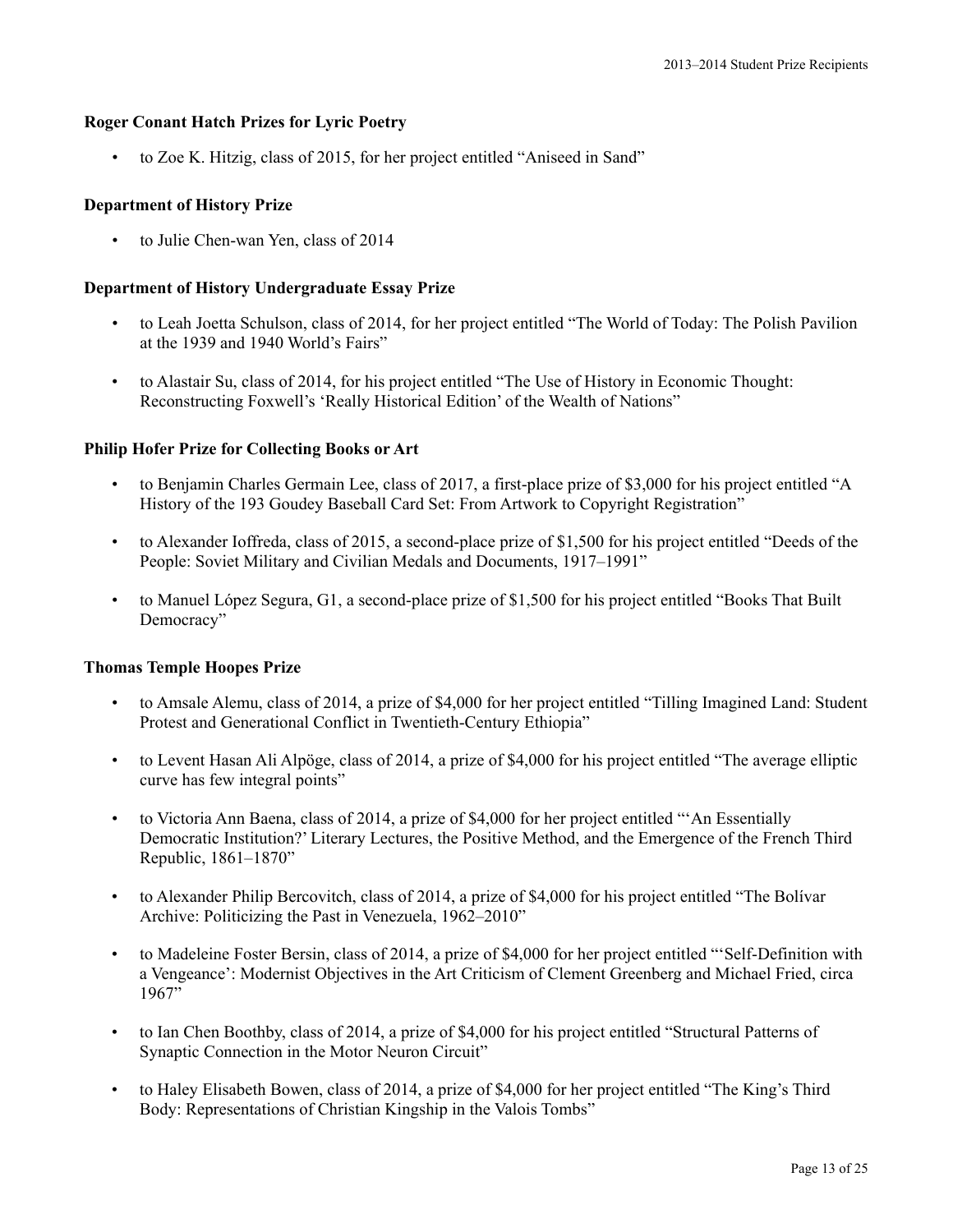- to Valerie Campbell Bradley, class of 2014, a prize of \$4,000 for her project entitled "Revising the University Health Services' Freshman Well-Being Survey"
- to Amy Whittemore Bridge, class of 2014, a prize of \$4,000 for her project entitled "Female Patriotism, Citizenship, and the Great War"
- to Elizabeth Hockfield Byrne, class of 2014, a prize of \$4,000 for her project entitled "The female genital tract microbiome and hormonal contraception in the context of genital immune activation and HIV acquisition"
- to Katryna Cadle, class of 2014, a prize of \$4,000 for her project entitled "Selling the Philippine Voice: Vocal Adaptability and the Colonial History of Service in Philippine Call Centers"
- to William Ziwei Chen, class of 2014, a prize of \$4,000 for his project entitled "How to Order Sushi: A Nonparametric Approach to Modeling Rank Data"
- to Maura Deborah Church, class of 2014, a prize of \$4,000 for her project entitled "Making the Score Smarter: A Rhythmic Correction Model for Optical Music Recognition"
- to Anne Marie Creighton, class of 2014, a prize of \$4,000 for her project entitled "A New Light on the Incas: Depictions of History and Civilization in Inca Garcilaso, 1609–1617"
- to Rainer Adriene Crosett, class of 2014, a prize of \$4,000 for his project entitled "Human Rights and the Limits of Neutrality"
- to Alexander Joel Diaz, class of 2014, a prize of \$4,000 for his project entitled "Variations in the Memory Accuracy-Confidence Relationship: The Effects of Thematic Similarity, Amount, Modality, and Complexity of Information"
- to Rumur James Harley Dowling, class of 2014, a prize of \$4,000 for his project entitled "Romantic Boredom: Discourses of Distraction in Wordsworth and Coleridge"
- to Daniel Joseph Frim, class of 2014, a prize of \$4,000 for his project entitled "'Those who descend upon the sea told me … ': Myth and Tall Tale in *Baba Batra* 73a–74b"
- to Rachel Alexandra Gladstone, class of 2014, a prize of \$4,000 for her project entitled "Interleukin-13 signaling as a potential pathway in mammalian cardiac regeneration"
- to Joseph Emmanuel Glynias, class of 2014, a prize of \$4,000 for his project entitled "Samothrace: A Hellenistic Middle Ground"
- to Brooke Marissa Griffin, class of 2014, a prize of \$4,000 for her project entitled "Instructions to Hearing Persons Desiring a Deaf Man"
- to Emily Eve Groopman, class of 2014, a prize of \$4,000 for her project entitled "The Fats of Life: The Energetic Significance of Processing Peanuts, a Lipid-Rich Plant Food"
- to William Henry Hakim, class of 2014, a prize of \$4,000 for his project entitled "Forgotten Words: Tao Yuanming's Place in the Development of Chinese Eremitic Discourse"
- to Morgan Elizabeth Henry, class of 2014, a prize of \$4,000 for her project entitled "The Emergence of Orientation Invariant Representations within the Visual Cortex"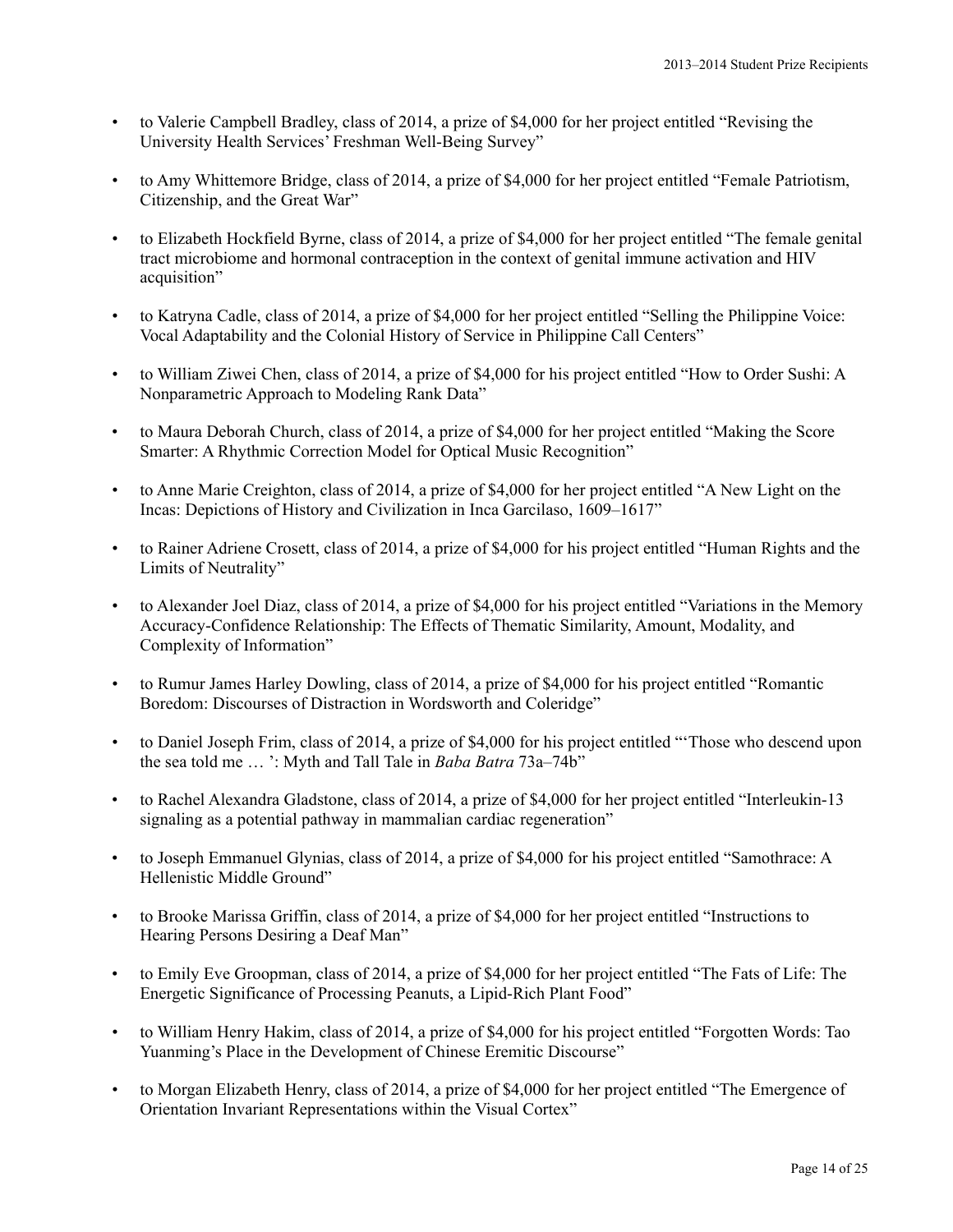- to Kaiyang Huang, class of 2014, a prize of \$4,000 for his project entitled "Autism with Chinese Characteristics: Parenting the Autistic Child in China"
- to Thomas J. Hwang, class of 2014, a prize of \$4,000 for his project entitled "Essays on Innovation and Infectious Disease"
- to Pragya Kakani, class of 2014, a prize of \$4,000 for her project entitled "The Impact of Stress on Reward Responsiveness in Individuals with Remitted Major Depressive Disorder: An EEG Study"
- to Yun Jee Kang, class of 2014, a prize of \$4,000 for her project entitled "The Role of Survival of Motor Neuron Protein in Glioblastoma Stem Cell Multipotency and Differentiation"
- to Alice Anderson Kenney, class of 2014, a prize of \$4,000 for her project entitled "The Bees and the Corps de Ballet: Discipline and Vulnerability in Virgil's *Georgics* and Balanchine's *Serenade*"
- to Shira Batya Kogan, class of 2014, a prize of \$4,000 for her project entitled "This Is Not a Veil: Performing Franco-Maghrebi Women's Identities in the Work of Ni Putes Ni Soumises and Majida Khattari"
- to Sandra Yocheved Lynne Korn, class of 2014, a prize of \$4,000 for her project entitled "Sex, Science, and Politics in the Sociobiology Debate"
- to Alexander Grant Krolewski, class of 2015, a prize of \$4,000 for his project entitled "Measuring the luminosity and black hole mass dependence of quasar-galaxy clustering at  $z \sim 0.8$ "
- to Andrew Scott Lea, class of 2014, a prize of \$4,000 for his project entitled "(Trans)valuation: The Cultural and Clinical Reassignment of Sex Reassignment Surgery, 1952–1979"
- to Norah Eileen Liang, class of 2014, a prize of \$4,000 for her project entitled "Development of Selective Small Molecule Inhibitors of the Oncogenic Gain of Function Activity of Isocitrate Dehydrogenase 1"
- to Yueran Ma, class of 2014, a prize of \$4,000 for her project entitled "Non-financial Firms as Arbitrageurs in Their Own Securities"
- to David Charles Manella, class of 2014, a prize of \$4,000 for his project entitled "Redefining the Stonewall: When, How, and Why the Gay Rights Movement Adopted Marriage Equality as Its Top Priority"
- to Akhil Mathew, class of 2014, a prize of \$4,000 for his project entitled "The Galois group of a stable homotopy theory"
- to Sheba Mary Mathew, class of 2014, a prize of \$4,000 for her project entitled "Aid and AIDS: Transnational Governmentality and New Subjectivities in Contemporary South Africa"
- to Asfandyar Ali Nadeem, class of 2014, a prize of \$4,000 for his project entitled "On Globalization and Monetary Policy: Cross-border Effects of U.S. Interest Rate Movements on Developed Market Yield Curves"
- to Dylan Jeremy Nagler, class of 2014, a prize of \$4,000 for his project entitled "SCHUBOT: Machine Learning Tools for the Automated Analysis of Schubert's Lieder"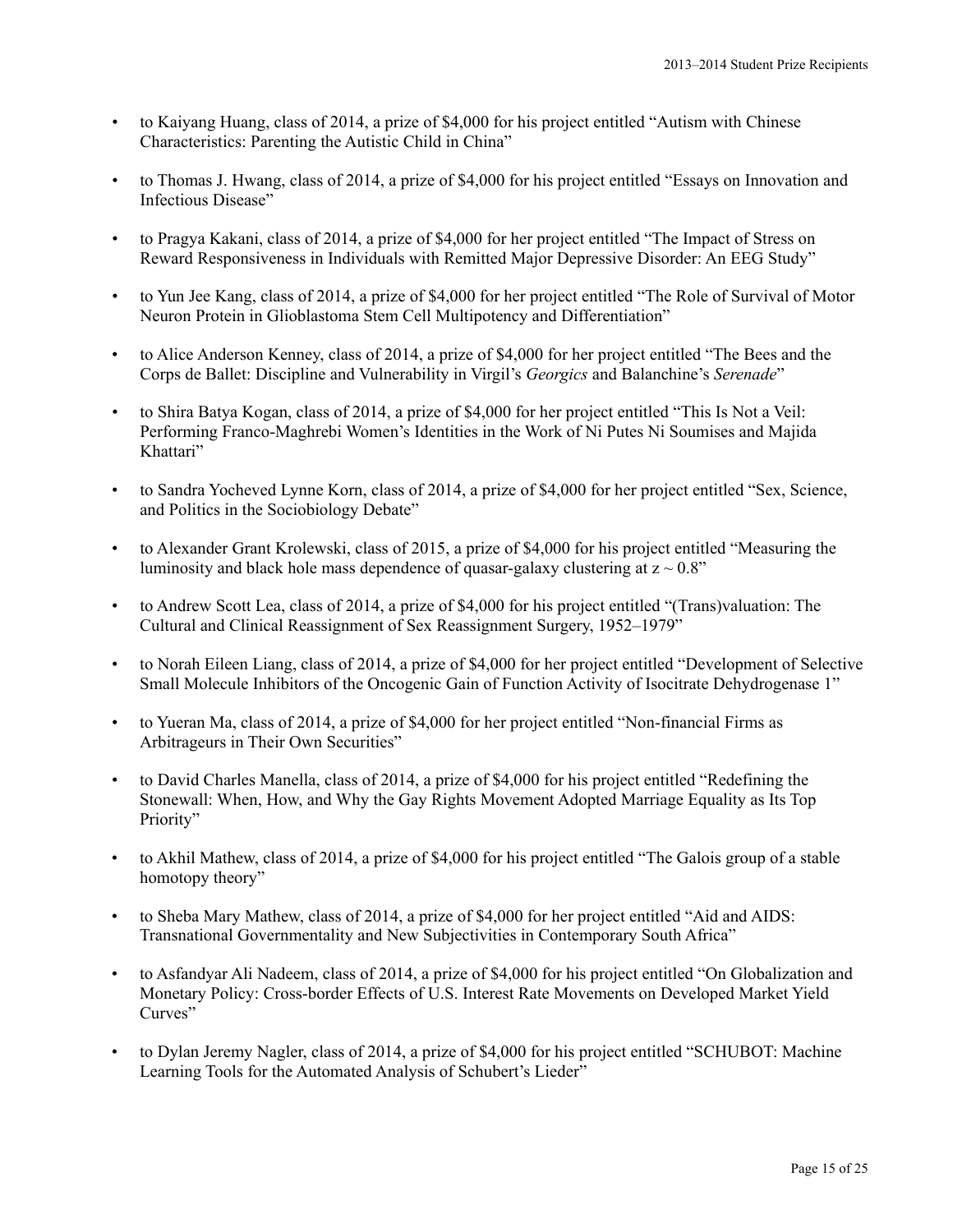- to Sorrel Westbrook Nielsen, class of 2014, a prize of \$4,000 for her project entitled "Come Fire or Flood"
- to Judy Soojin Park, class of 2014, a prize of \$4,000 for her project entitled "Whose House? Asian American Youth in the Rave Scene"
- to Valerie Jean Piro, class of 2014, a prize of \$4,000 for her project entitled "Society and Politics in the English Tournament, 11th–13th Century"
- to William Fredrik Poff-Webster, class of 2014, a prize of \$4,000 for his project entitled "Cui Bono? Gang Violence in the Politics of the Late Roman Republic"
- to Robert Edward Powers, class of 2014, a prize of \$4,000 for his project entitled "Structural study of a novel partial Ca2+-free linker and a positively selected variation in Protocadherin-15: Implications for hearing and cell adhesion"
- to Tarina Quraishi, class of 2014, a prize of \$4,000 for her project entitled "'To Meet My Beloved Friend': Literary Transformation of the Ghazal in English"
- to Krishnan Sridhar Ramanujan, class of 2014, a prize of \$4,000 for his project entitled "A MyoD-Regulated Long Non-Coding RNA Regulates Skeletal Muscle Differentiation"
- to Nicholas T. Rinehart, class of 2014, a prize of \$4,000 for his project entitled "Finding Francophone Equiano (in All the Wrong Places)"
- to Rebecca Daisy Robbins, class of 2014, a prize of \$4,000 for her project entitled "This Crowded Nation: U.S. Population Politics, the Rockefeller Commission, and the Rise of the Right, 1967–1973"
- to Benjamin Michael Scuderi, class of 2014, a prize of \$4,000 for his project entitled "Do Local Leaders Matter? An Empirical Analysis of the Effects of U.S. Mayors"
- to Michael Saris Segel, class of 2014, a prize of \$4,000 for his project entitled "In Vitro Production of Mature, Glucose-Responsive β Cells from Human Embryonic Stem Cells"
- to Georgia Helena Abrantes Shelton, class of 2014, a prize of \$4,000 for her project entitled "The Biodiversity of the Bees at the Arnold Arboretum"
- to Valerie Shen, class of 2014, a prize of \$4,000 for her project entitled "Cause of the Pause: Exploring the Twenty-First-Century Global Warming Hiatus"
- to Jun Shepard, class of 2014, a prize of \$4,000 for her project entitled "The Business of Energy Policy: Analyzing the impacts of policies and businesses on solar electricity rates in Massachusetts"
- to Alexander Rafferty Smith, class of 2014, a prize of \$4,000 for his project entitled "Cooking Beasts: The Role of Thermal Processing in Early Hominin Scavenging"
- to Jennifer Tzu-Ann Soong, class of 2014, a prize of \$4,000 for her project entitled "'What's That Ugly Thing?' Rediscovering Elizabeth Bishop's Object-Oriented World"
- to William Davis Stemberg, class of 2014, a prize of \$4,000 for his project entitled "Stewards of Our Nation's Capital: Financial Crises, Popular Politics, and the Demise of the New York Clearing House, 1873–1896"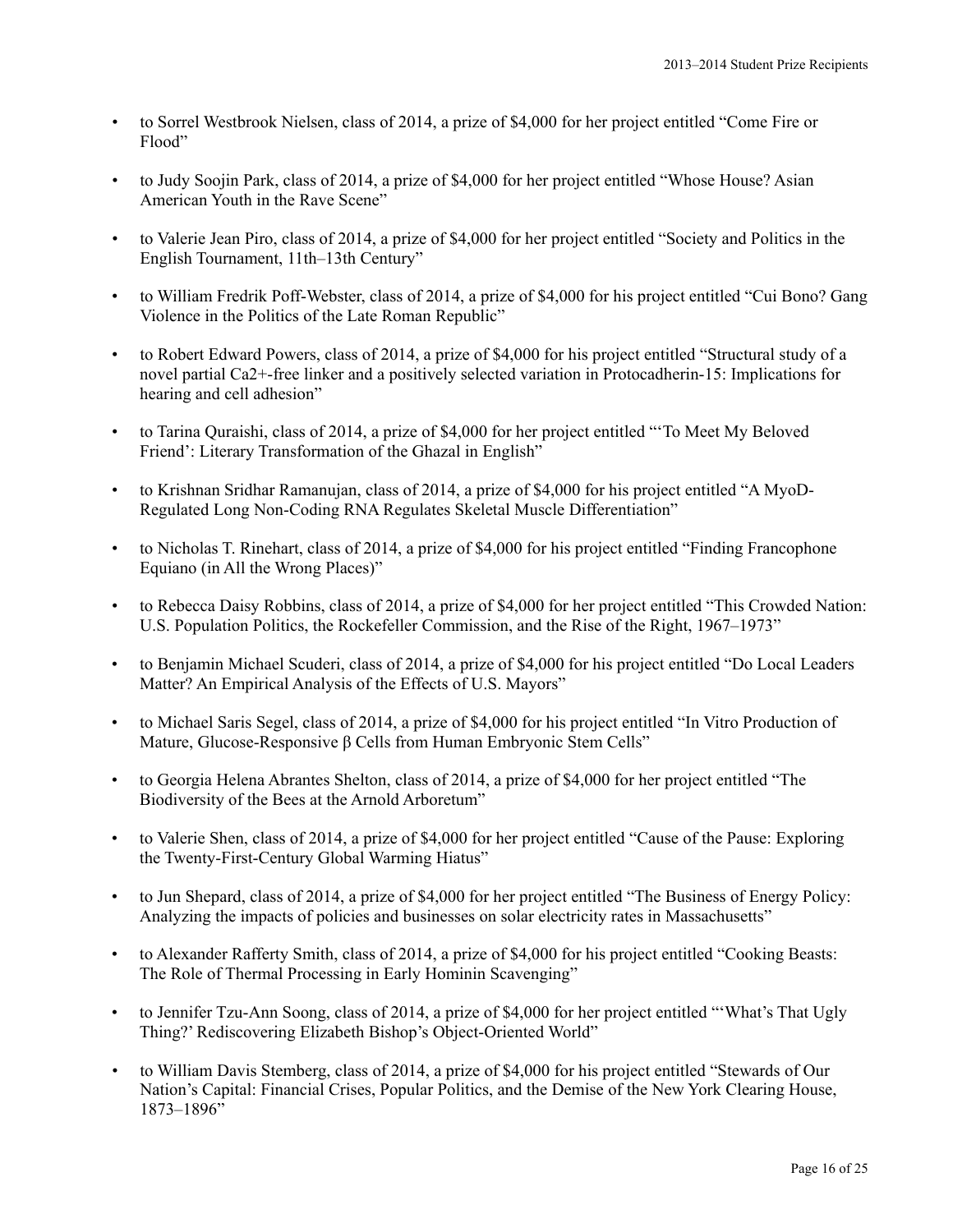- to Tanner Ross Strickland, class of 2014, a prize of \$4,000 for his project entitled "Lizards bridging the gap: Phylogeography of the Puerto Rican Crested Anole (*Anolis cristatellus*) across the Puerto Rican Bank"
- to Kevin Sun, class of 2014, a prize of \$4,000 for his project entitled "'Making the Hang' and Other Essays on Being a Young Improvisor"
- to Kristina Louise Tester, class of 2014, a prize of \$4,000 for her project entitled "Increasing the Effectiveness of Health Care Delivery in Rural Areas: A Case Study of Village Health Teams and Childhood Malnutrition in Rukungiri District, Uganda"
- to Carol Bich Ngoc Tran, class of 2014, a prize of \$4,000 for her project entitled "Dioxin in the Ground: The Decision to Use Agent Orange during the Vietnam War, Its Human Health Impacts, and the Ensuing Scientific Controversy, 1961–present"
- to Rebecca Elizabeth Tweedie, class of 2014, a prize of \$4,000 for her project entitled "Holy Rocks, Living Stones: Pilgrimage and Political Activism in Israel-Palestine's Anti-Occupation Movement"
- to ImeIme Aniefiok Umana, class of 2014, a prize of \$4,000 for her project entitled "Racial Burden vs. Electoral Integrity: An Empirical Study of the Texas Voter Identification Law"
- to Beatrice Aurelle Walton, class of 2014, a prize of \$4,000 for her project entitled "Strategizing Justice: NGOs in Russia and the Cases against Russia before the European Court of Human Rights, 1998–2010"
- to Samantha Stinson Wesner, class of 2014, a prize of \$4,000 for her project entitled "Building Temples to Virtue: Freemasonry in Eighteenth-Century France, 1725–1750"
- to Eric Westphal, class of 2014, a prize of \$4,000 for his project entitled "Urban Slums, Pacification, and Discrimination: A Field Experiment in Rio de Janeiro's Labor Market"
- to William Pietro Whitham, class of 2014, a prize of \$4,000 for his project entitled "Anarchism and Federalism in the International Working Men's Association 1864–1877"
- to Avery Webster Williamson, class of 2013, a prize of \$4,000 for her project entitled "So Far Divided"
- to Natania Rose Wolansky, class of 2014, a prize of \$4,000 for her project entitled "Are You There Gas? It's Me, Planet: The Effects of Gas on Growth of Gas Giant Cores through Planetesimal Accretion"
- to Xin Xiang, class of 2014, a prize of \$4,000 for her project entitled "Would the Buddha Push the Man off the Footbridge? Systematic Variations in the Moral Judgment and Punishment Tendencies of Han Chinese, Tibetans, and Americans"
- to Matthew William Yarri, class of 2014, a prize of \$4,000 for his project entitled "An Exoskeleton Device to Assist in Downhill Walking"

# **Charles Edmund Horman Prize**

- to Jane Rill Hinsenkamp, class of 2015
- to Matthew Krane, class of 2015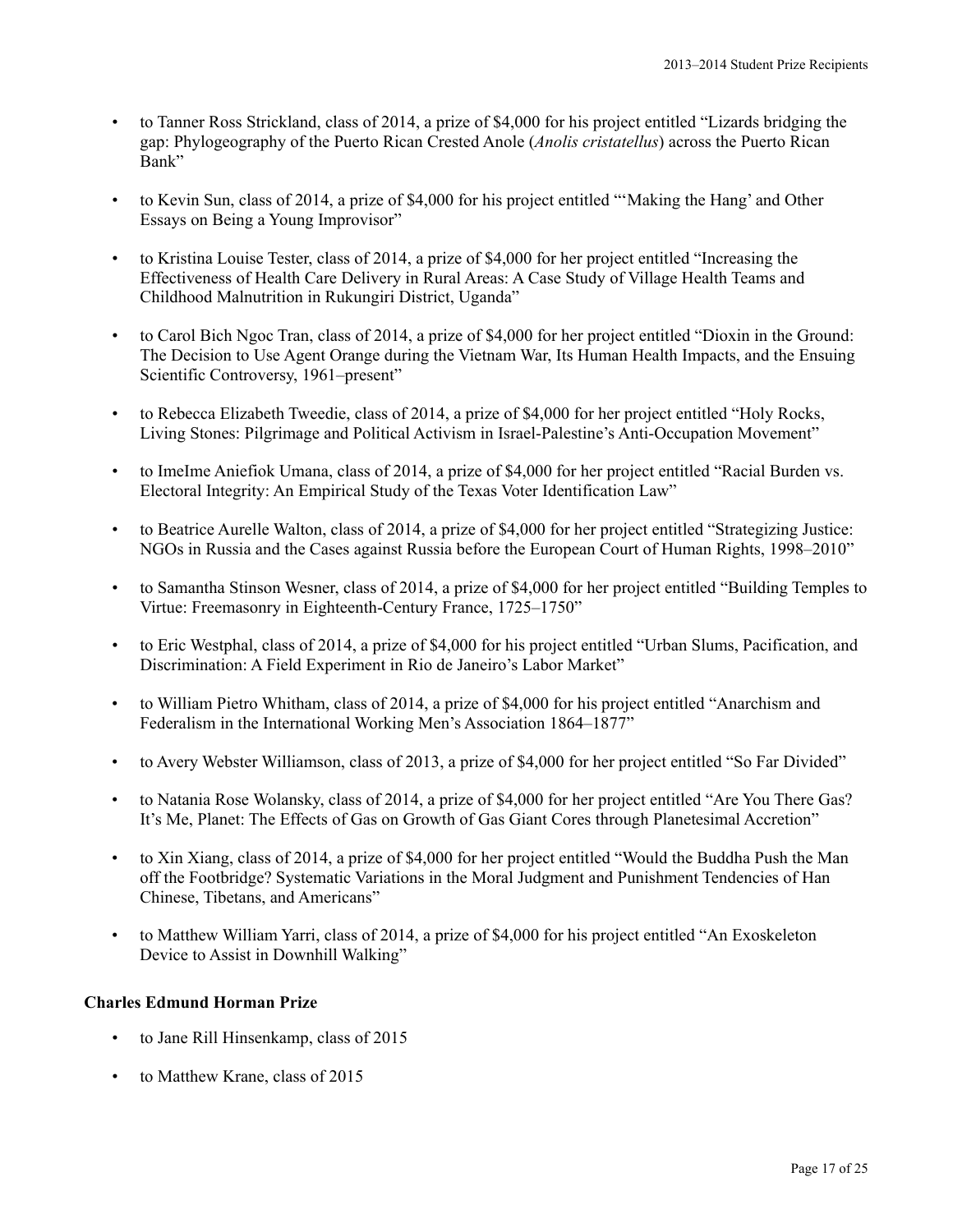# **Kathryn Ann Huggins Prize**

• to Christina Twicken, class of 2014, for her project entitled "Crowned/With a Noose"

# **Joan Morthland Hutchins Thesis Prize in Latino Studies**

• to Karolina Michelle Dos Santos, class of 2014

### **Intellectual Architecture Award**

• to Matthew Milan Beck, class of 2014

# **Ephraim Isaac Prize for Excellence in African Studies**

• to Alec Dah-Wei Yeh, class of 2014

# **Klein Family History Prize**

• to Maureen McAleer, A.L.M. '14, a prize of \$1,000

# **George Arthur Knight Prize**

• to Timothy Matthew McCormack, G2, a prize of \$5,000 for his project entitled "*You actually are evaporating*, for violin and cello"

# **Lawrence Lader Prize in Expository Writing**

• to Joule Pauline Voelz, class of 2017, for her project entitled "Interpreting the Failure of the Poor People's Campaign"

# **Newbold Rhinelander Landon Memorial Scholarship Prize**

• to Laura Margaret Hogikyan, class of 2014

# **Harold Langlois Award**

• to Justin Michael Cunningham, A.L.M. '14, a prize of \$1,000

# **Senior Thesis Prize in Latino Studies**

• to Francesca Smith, class of 2014, for her project entitled "Navigating Barriers, Mobilizing Strengths: How Immigrant Parents' Perceptions of School Involvement Translate into Action"

# **Dorothy Hicks Lee Prize**

• to Nkechinyerem Ugonna Iko, class of 2014, for her project entitled "'Death Is Freedom': Reading Representations of Slave Suicide in Antebellum Abolitionist Literature"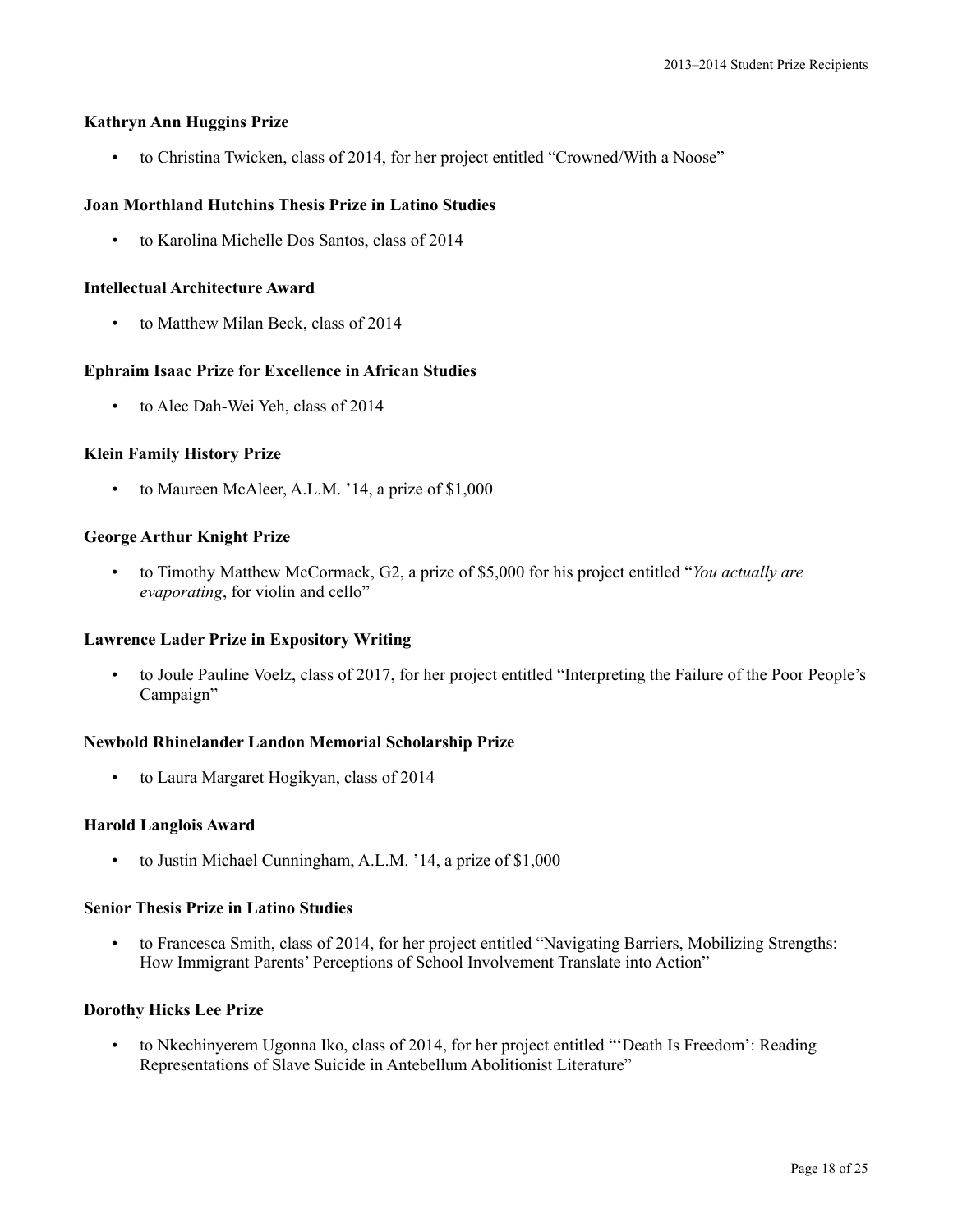### **Doris Cohen Levi Prize**

• to Madeline Andrea Smith, class of 2014

# **Robert E. Levi Prize**

- to Simon Anthony de Carvalho, class of 2014
- to David Charles Manella, class of 2014

### **Jonathan Levy Award**

• to Bryan Daniel Kauder, class of 2014

# **Alain LeRoy Locke Prize for Academic Excellence**

• to Zachary Ethan Wortman, class of 2014

# **George Emerson Lowell Scholarship Prize**

• to Tyler Dobbs, class of 2016

### **Hugh F. MacColl Prizes**

• to Benjamin Bromley Nuzzo, class of 2015, a prize of \$2,200 for his project entitled "*If Walls Could Talk*, for piano trio"

#### **Maurice Sedwell Ltd. Prize**

• to Victoria Eleanor Wenger, class of 2014

#### **Kenneth Maxwell Thesis Prize in Brazilian Studies**

• to Roland Yang, class of 2014

# **Committee on Medieval Studies Undergraduate Essay Prize**

• to Samantha Ann Berstler, class of 2014, for her project entitled "Herebeald and the Limits of Odinic Religion in *Beowulf*"

#### **Mill-Taylor Prizes**

- to Bradley Bolman, class of 2015, a prize of \$250
- to Snow Xue Rui, class of 2015, a prize of \$250

# **Perry Miller Prize**

• to Madeleine Foster Bersin, class of 2014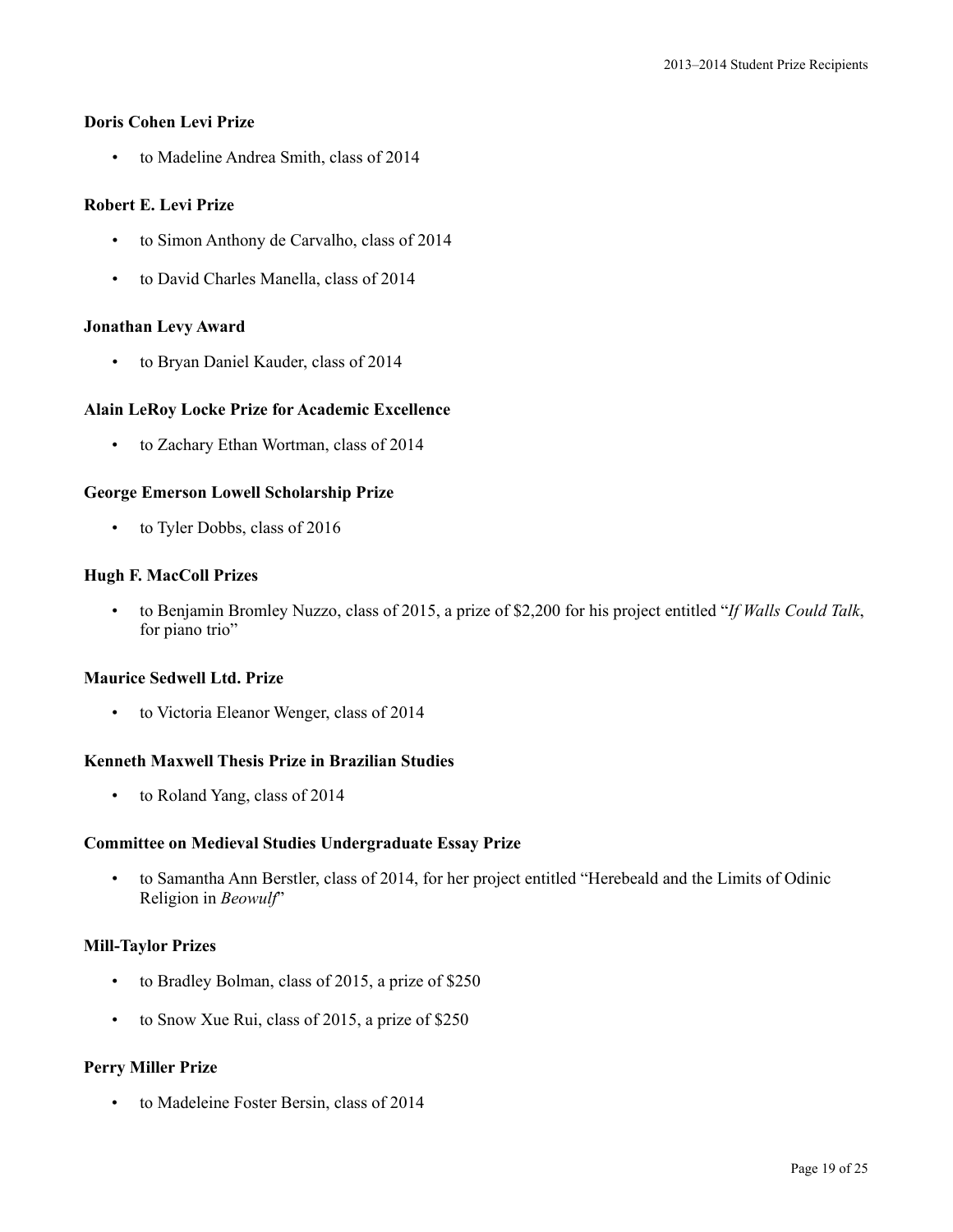#### **Tazuko Ajiro Monane Prize**

• to Wei-Husan (Jenni) Ting, class of 2014, a prize of \$2,000

### **Sally and Cresap Moore Prize**

- to Sheyda Michelle Aboii, class of 2014
- to Anton Yurievich Khodakov, class of 2014

#### **Mossavar-Rahmani Center Prize for Best Master's Student Paper**

- to Joyce Key Hahn, M.P.A. '14, a prize of \$750 for her project entitled "Preparing for liberalization of the retail gasoline sector in Mexico: A household-level welfare analysis" (co-author with Hannah Pitt)
- to Hannah Suzanne Pitt, M.P.A. '14, a prize of \$750 for her project entitled "Preparing for liberalization of the retail gasoline sector in Mexico: A household-level welfare analysis" (co-author with Joyce Hahn)

### **David B. Mumford Undergraduate Mathematics Prize**

- to Levent Hasan Ali Alpöge, class of 2014, a prize of \$400
- to Akhil Mathew, class of 2014, a prize of \$400

#### **Noma-Reischauer Prizes in Japanese Studies**

- to Dana Catherine Mirsalis, A.M. '14, a prize of \$1,500
- to Midori Takasaki, class of 2014, a prize of \$1,000

#### **Oliver-Dabney Junior Prize in History and Literature**

• to Ashleigh Rose Inglis, class of 2015

#### **Oliver-Dabney Senior Prize in History and Literature**

• to Victoria Ann Baena, class of 2014

#### **Oliver-Dabney Sophomore Prize in History and Literature**

• to Mikhaila Rose Fogel, class of 2016

#### **John G. Palfrey Prize**

• to Edward Escalon, class of 2014

### **Joseph Garrison Parker Prize**

• to Marta Stevanovic, class of 2014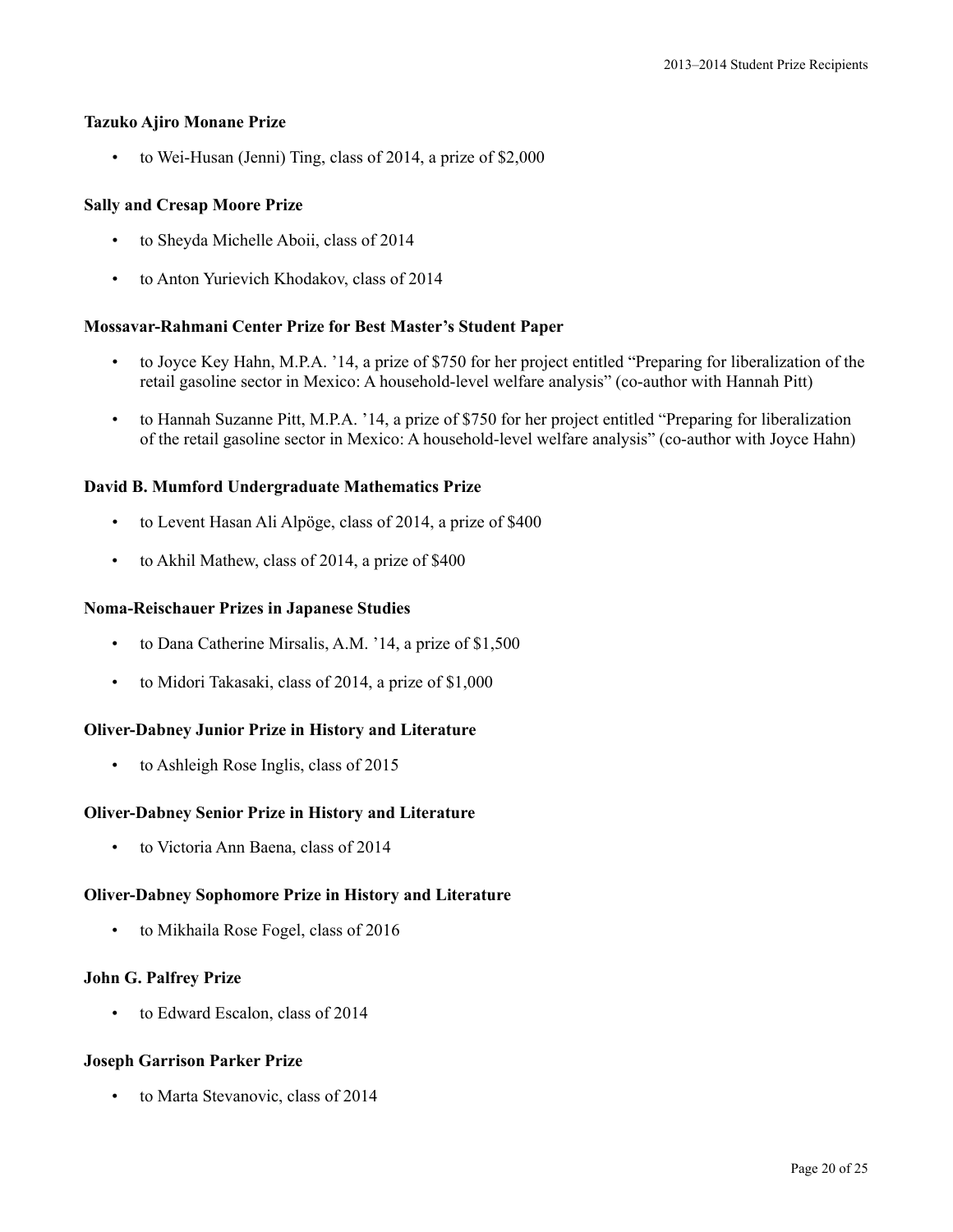### **Lucy Allen Paton Prizes in the Humanities**

- to Gregory Kristof, class of 2015, a prize of \$500
- to Julie Chen-wan Yen, class of 2014, a prize of \$500

### **Lee Patrick Award in Drama**

- to Madeleine Foster Bersin, class of 2014
- to Lilleth Rose Glimcher, class of 2014

#### **Pease Thesis Prize**

• to Caleb John Thompson, class of 2014

### **Reginald H. Phelps Prize**

- to Sidney Natasha Elizabeth Falconer, A.L.B. '14, a first-place prize of \$2,500
- to Elan Hunter Head, A.L.B. '14, a second-place prize of \$2,000
- to Mathew Aharon Barr, A.L.B. '14, a third-place prize of \$1,500

#### **Wendell Phillips Memorial Scholarship Prize**

- to Neil M. Alacha, class of 2016
- to Zachary Jake Lustbader, class of 2016

### **Roger and Ann Porter Prize**

- to Stephanie Rose Charles, class of 2014
- to Mathew Ryan Schnorenberg, class of 2014

#### **Susan Anthony Potter Prize**

• to Raphael David Koenig, G4, a prize of \$2,000 for his project entitled "Revolution and Bibliophilia: The Collector as an Epistemological Figure in Walter Benjamin's *Eduard Fuchs*"

#### **Susan Anthony Potter Prize in Spanish Literature of the Golden Age**

- to Jenny Jiwon Choi, class of 2016, a second-place prize of \$1,250 for her project entitled "La locura en *Don Quijote*: El otro lado del desencantamiento"
- to Lenica Morales-Valenzuela, class of 2015, a first-place prize of \$2,000 for her project entitled "Todo en el Nombre: La Mujer Definida"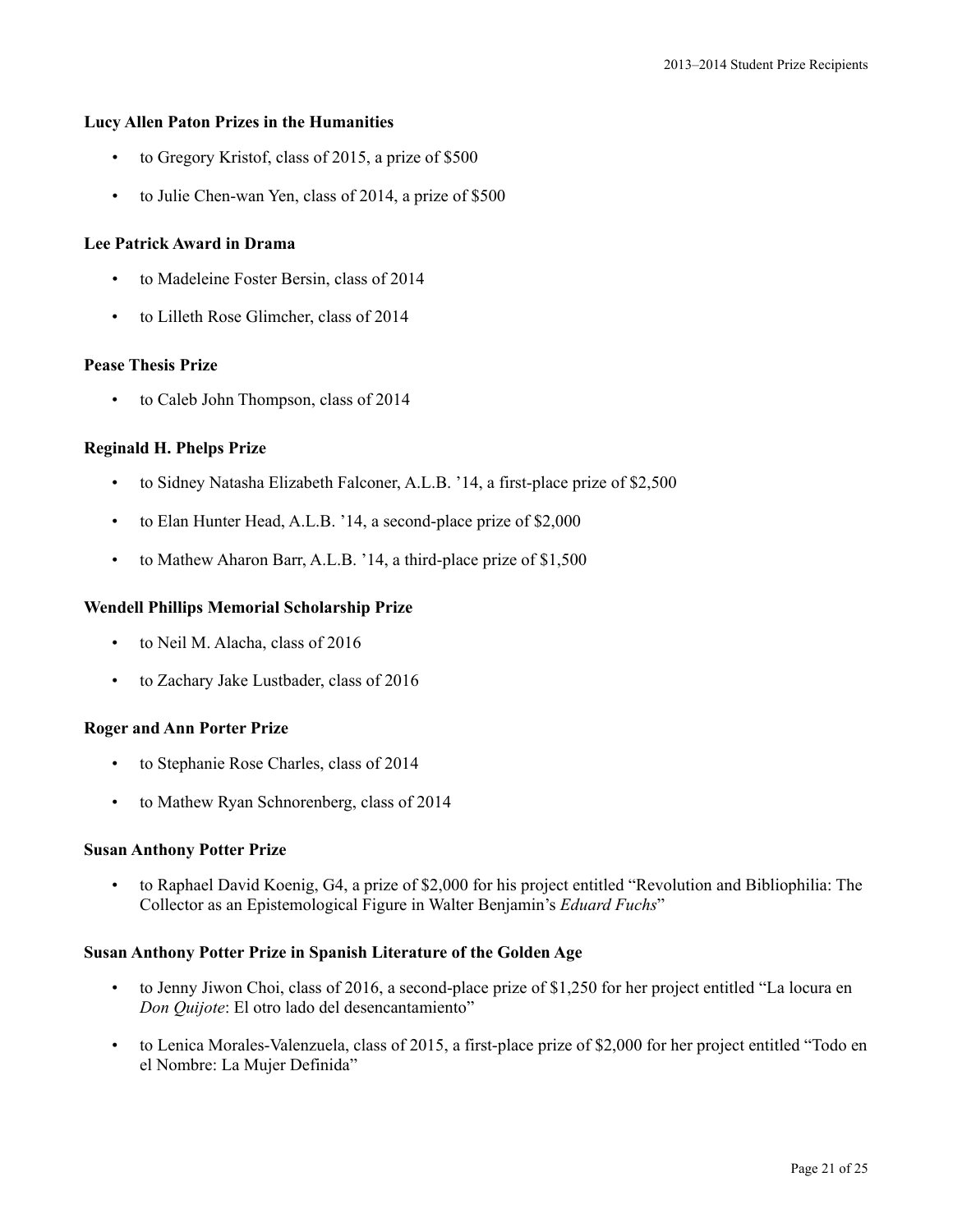#### **John P. Reardon, Jr., Award**

• to William Henry Hakim, class of 2014

### **Robert Fletcher Rogers Prize**

- to Akhil Mathew, class of 2014, a prize of \$400
- to Isabel Vogt, class of 2014, a prize of \$400

### **Cynthia Wight Rossano Prize in Harvard History**

• to Daniel Barcia, class of 2015, a prize of \$1,000 for his project entitled "Food and Community: The Harvard Butter Rebellion of 1766"

# **Francis Sales Prize**

- to Kevin Bradley Hirata, class of 2014
- to Anahvia Taiyib Mewborn, class of 2016

### **John Osbourne Sargent Prize for a Latin Translation**

• to Tyler Dobbs, class of 2016

### **Winthrop Sargent Prize**

• to Katherine Lanier Walker, class of 2014, for her project entitled "Ambassadors of Love: The Meaning of Sonnets in *Love's Labour's Lost*, *As You Like It*, and *Much Ado About Nothing*"

# **Carl Schurz Prize**

• to Eela Nagaraj, class of 2017

#### **Slavic Literatures and Cultures Award**

• to Michael Hernani Goncalves, class of 2014

# **Thomas Small Prizes**

- to Mark J. Gabrielson, A.L.M. '14, a prize of \$1,750
- to Jill Anderson Sgro, A.L.M. '14, a prize of \$1,750

#### **Smyth Thesis Prize**

• to Joseph Emmanuel Glynias, class of 2014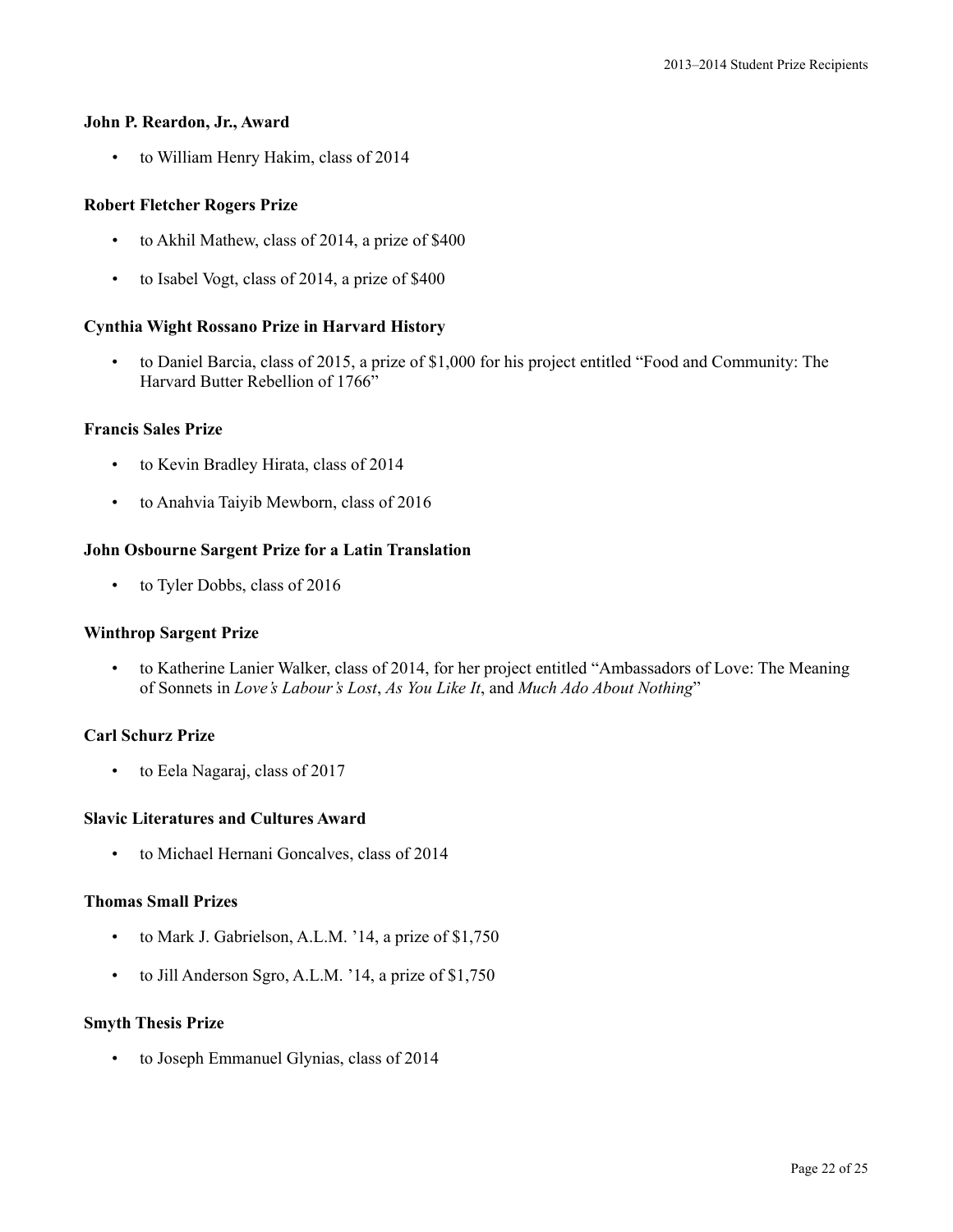### **George B. Sohier Prize**

• to Nicholas T. Rinehart, class of 2014, a prize of \$250 for his project entitled "Finding Francophone Equiano (in All the Wrong Places)"

### **Barbara Miller Solomon Prize**

• to Haley Elisabeth Bowen, class of 2014

### **Adelbert W. Sprague Prize**

• to Stefan Prins, G3, a prize of \$2,500 for his project entitled "*Generation Kill*, for large ensemble"

### **Jack M. Stein Teaching Fellow Prize in Germanic Languages**

• to Björn Kühnicke, G6

### **Louis B. Sudler Prize in the Arts**

• to Liv Anna Redpath, class of 2014

### **Charles Sumner Prize**

- to Maxwell Benjamin Palmer, Ph.D. '14, for his project entitled "Time and Political Power"
- to Emma Mary Saunders-Hastings, Ph.D. '14, for her project entitled "Private Virtues, Public Vices: Governing Philanthropy"

#### **Alan Symonds Award**

• to Ethan Teichman Addicott, class of 2014

#### **Alexis de Tocqueville Prizes in Social Studies**

• to Kaiyang Huang, class of 2014, a prize of \$500 for his project entitled "Autism with Chinese Characteristics: Parenting the Autistic Child in China"

#### **Robert N. Toppan Prize**

• to Alisha Caroline Holland, Ph.D. '14, for her project entitled "Forbearance as Redistribution: Enforcement Politics in Urban Latin America"

#### **Joan Gray Untermyer Poetry Prize**

- to Jennifer Tzu-Ann Soong, class of 2014
- to Avia Tadmor, class of 2014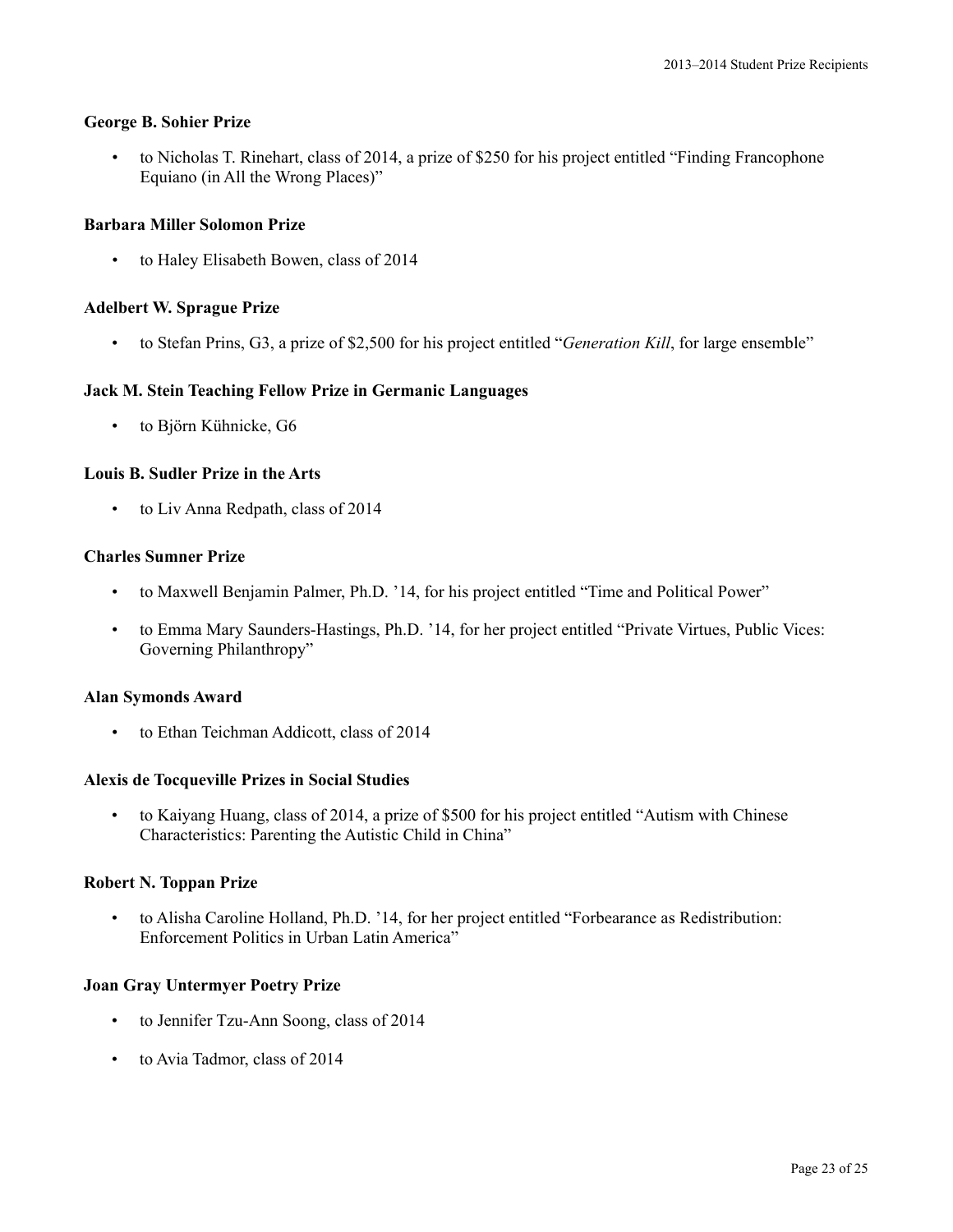# **Luisa Vidal de Villasante Award**

• to Rebecca Fairclough Elliott, class of 2014, a prize of \$100 for her project entitled "Raúl Zurita's Search for a Language for Violence"

### **Visiting Committee Prize for Undergraduate Book Collecting**

- to Anthony Wilder Lauritano Wohns, class of 2016, a first-place prize of \$3,000 for his project entitled "Blank on My Map: Unraveling Asia's Mystique"
- to Debbie Nnenna Ama Onuoha, class of 2015, a second-place prize of \$1,500 for her project entitled "Novels, Poetry, Plays, and Short Stories Written about Africa"
- to Gillian Alexis Manley, class of 2014, a third-place prize of \$750 for her project entitled "My Collection of Canadian Novels; or, How I Learned to Stop Worrying and Love My Country"

### **Esther Sellholm Walz Prize**

• to Aleksandra Kudryashova, G1, for her project entitled "Female Flânerie in Yoko Tawada's *Überseezungen*"

### **Philippe Wamba Prize**

- to Caroline Kelsey Lauer, class of 2014, for her project entitled "Tangled Roots: Tree Planting and Authority in the Making of Colonial and Postcolonial Kenya"
- to Kristina Louise Tester, class of 2014, for her project entitled "Increasing the Effectiveness of Health Care Delivery in Rural Areas: A Case Study of Village Health Teams and Childhood Malnutrition in Rukungiri District, Uganda"

# **Philippe Wamba Summer Research Travel Grant**

- to Charrise Monet Barron, G4
- to Darja Djordjevic, G2
- to Nephat Kipkoech Maritim, class of 2015
- to Erin Elizabeth Mosely, G5
- to Ayodeji Brian Ogunnaike, G3

# **Philip Washburn Prize**

• to Leslie Bowman Arffa, class of 2014, for her project entitled "Finding Common Ground in the Air: American and Cuban Diplomacy in the Forging of the 1973 Anti-Hijacking Accord"

# **Barrett Wendell Sophomore Essay Prize**

• to Cybele Constance Greenberg, class of 2016